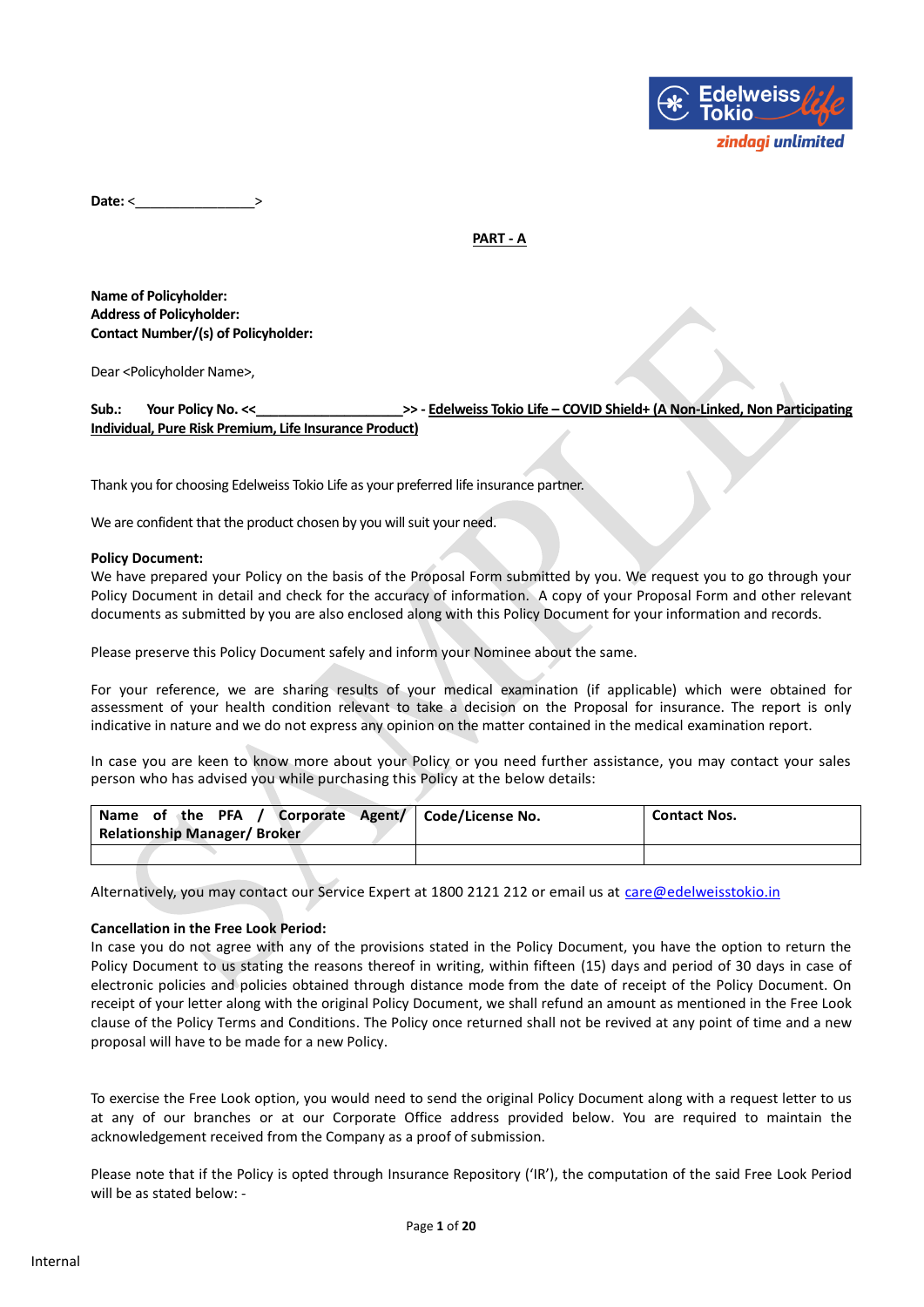- For existing e-Insurance Account (eIA): Computation of the said Free Look Period will commence from the date of delivery of the e mail confirming the credit of the Insurance Policy by the IR.
- For New e-Insurance Account: If an application for e-Insurance Account accompanies the proposal for insurance, the date of receipt of the 'welcome kit' from the IR with the credentials to log on to the e-Insurance Account(eIA) or the delivery date of the email confirming the grant of access to the eIA or the delivery date of the email confirming the credit of the Insurance policy by the IR to the eIA, whichever is later, shall be reckoned for the purpose of computation of the free look period.

We look forward to serve you.

Regards,

*For* **Edelweiss Tokio Life Insurance Company Limited**

#### **Authorised Signatory**

**Registered Office**- 6th Floor, Tower 3, Wing 'B', Kohinoor City, Kirol Road, Kurla (W), Mumbai ‐ 400070 **Corporate Office**- 4th Floor, Tower 3, Wing 'B', Kohinoor City, Kirol Road, Kurla (W), Mumbai ‐ 400070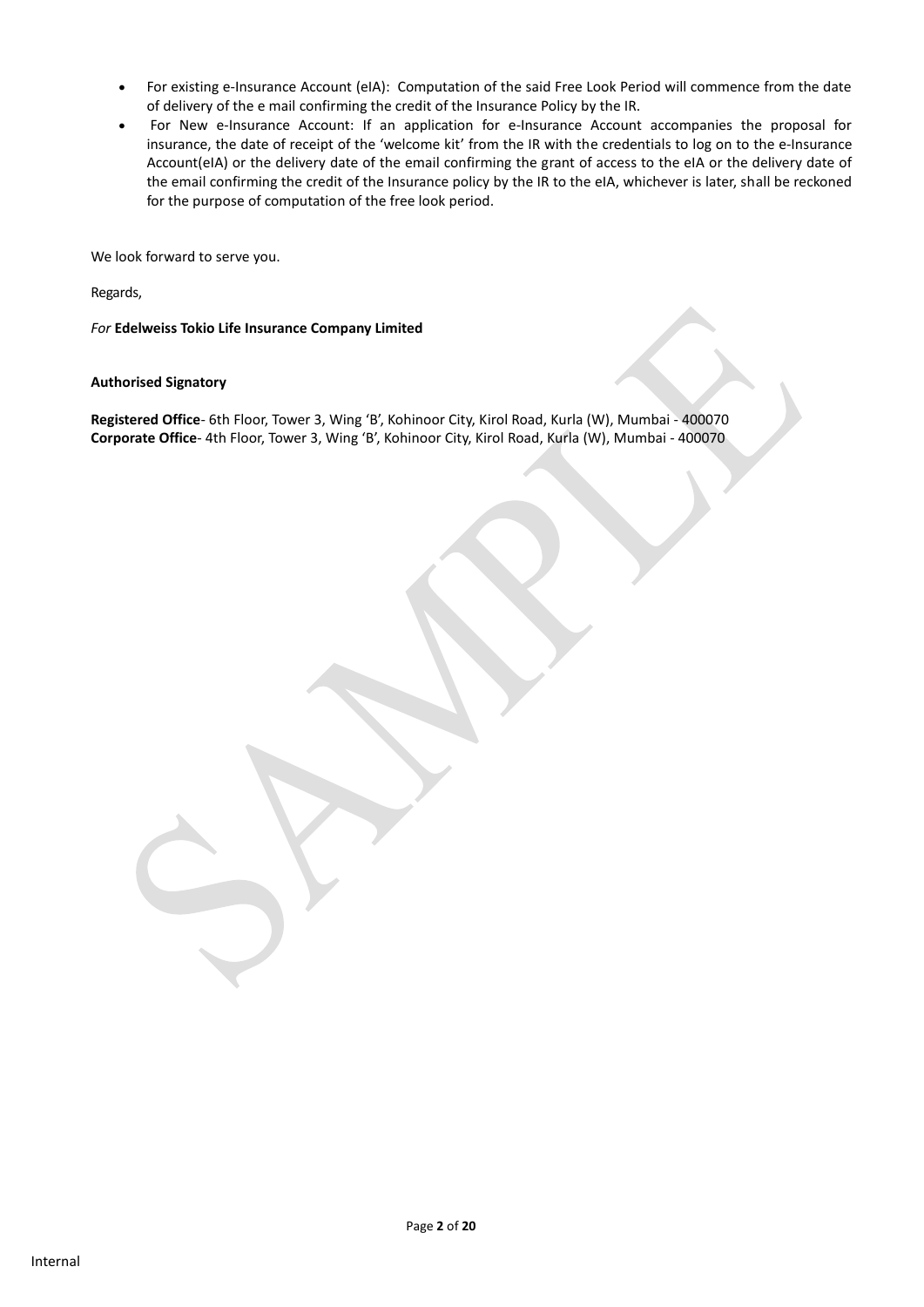### **Edelweiss Tokio Life Insurance Company Limited Registered Office: 6th Floor, Tower 3, Wing 'B', Kohinoor City, Kirol Road, Kurla (W), Mumbai ‐ 400070 Corporate Office: 4th Floor, Tower 3, Wing 'B', Kohinoor City, Kirol Road, Kurla (W), Mumbai 400070**

### **POLICY DOCUMENT - Edelweiss Tokio Life – COVID Shield+ A Non-Linked, Non Participating Individual, Pure Risk Premium, Life Insurance Product UIN NO: 147N067V01**

## **POLICY PREAMBLE**

This Policy is a Non-Linked, Non Participating, Individual Pure Risk Premium, Life Insurance Product. This document is the evidence of a contract of insurance between Edelweiss Tokio Life Insurance Company Limited ('the Company') and the Policyholder as described in the Policy Schedule given below. This Policy is based on the proposal made by the within named Policyholder and submitted to the Company along with the required documents, declarations, statements, applicable medical evidence and other information received by the Company from the Policyholder, Life Insured or on behalf of the Policyholder ('Proposal'). This Policy is effective upon receipt and realisation, by the Company, of the consideration payable under the Policy. This Policy is written under and will be governed by the applicable laws in force in India and all Premiums and Benefits are expressed and payable in Indian Rupees.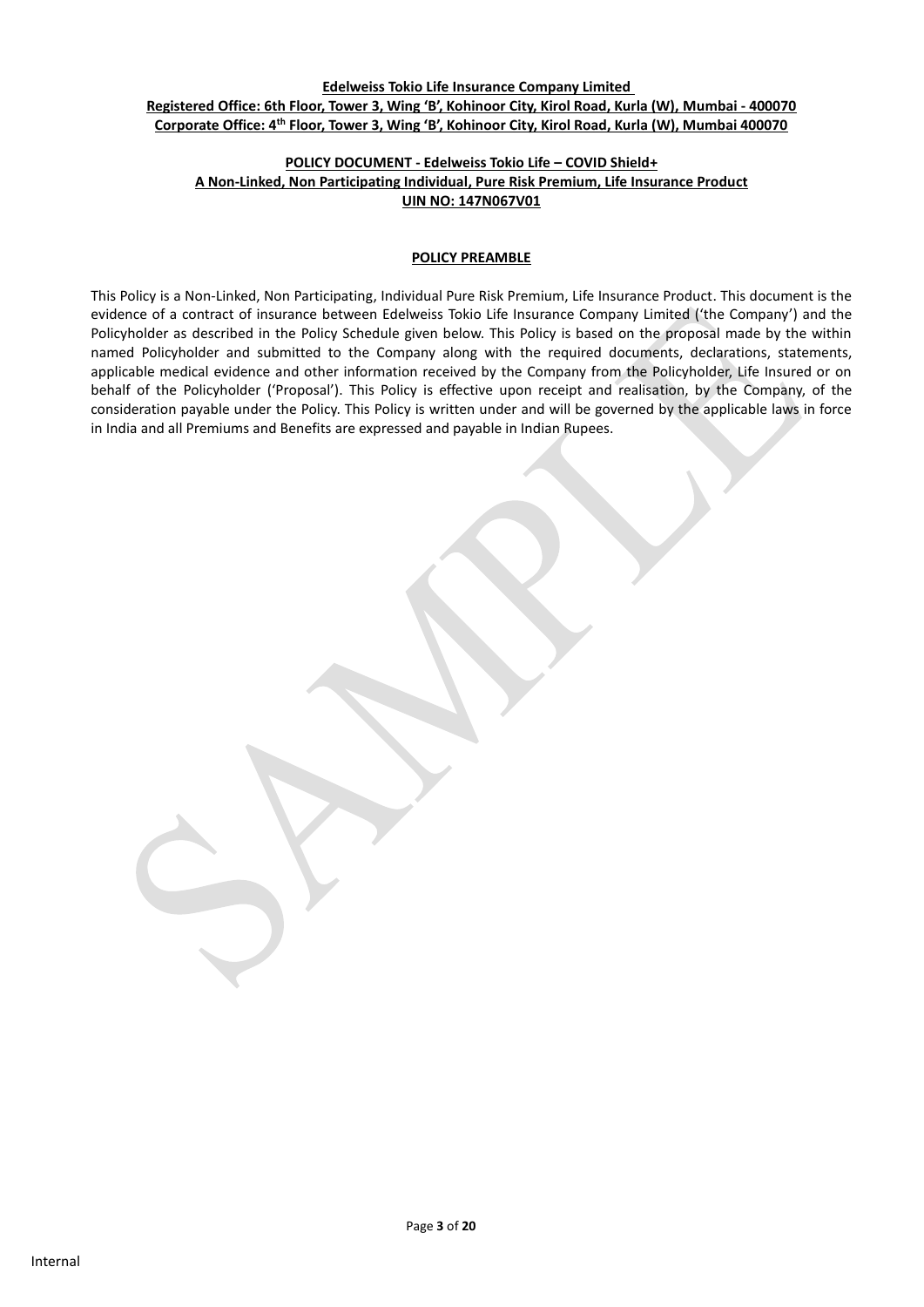#### **POLICY SCHEDULE**

| <b>Policy Number</b>        |               | Plan Name & UIN No                                |        |
|-----------------------------|---------------|---------------------------------------------------|--------|
|                             |               | Edelweiss Tokio Life - COVID Shield+ (147N067V01) |        |
|                             |               |                                                   |        |
| Name of the Policyholder    | Date of Birth | Age                                               | Gender |
|                             |               |                                                   |        |
|                             |               |                                                   |        |
| Address of the Policyholder |               |                                                   |        |
|                             |               |                                                   |        |
|                             |               |                                                   |        |
|                             |               |                                                   |        |

| Name of the Life Insured | Date of Birth | endei |
|--------------------------|---------------|-------|
|                          |               |       |

# Address of the Life Insured

|                                           | <b>Policy Details</b>         |
|-------------------------------------------|-------------------------------|
| <b>Risk Commencement Date</b>             | < <dd mm="" yyyy="">&gt;</dd> |
| Policy Commencement Date / Date of        | < <dd mm="" yyyy="">&gt;</dd> |
| Inception of the Policy                   |                               |
| Policy Term                               | 1 year                        |
| Premium Paying Term (PPT)                 | Single Pay                    |
| Single Premium (without Applicable taxes) | Rs.                           |
| Applicable taxes                          | Rs.                           |
| Single Premium plus Applicable taxes      | Rs.                           |
| <b>Policy Maturity Date</b>               |                               |

#### **BENEFIT INFORMATION**

| Base Sum Assured            | 1.3.                   |
|-----------------------------|------------------------|
| <b>Enhanced Sum Assured</b> | D <sub>c</sub><br>۱۱၁. |

| Name of the Nominee (s)                       | <nominee 1=""></nominee>     | <nominee 2=""></nominee> | <nominee 3=""></nominee> |
|-----------------------------------------------|------------------------------|--------------------------|--------------------------|
| Age of the Nominee (s)                        |                              |                          |                          |
| <b>Nomination Percentage</b>                  |                              |                          |                          |
| <b>Relationship with Life Insured</b>         |                              |                          |                          |
| Name of the Appointee (if Nominee is a minor) | <appointee 1=""></appointee> | < Appointee 2>           | < Appointee 3>           |

Consolidated Stamp Duty paid: Rs.<< POL-STMP-DUTY-AMT>>/- paid by Pay Order, vide Mudrank receipt no: **\_\_\_\_\_\_**  dated **\_\_\_\_\_\_\_\_\_\_\_**

**For and on behalf of "Edelweiss Tokio Life Insurance Company Limited"**

### **Authorised Signatory**

We request you to go through the Policy in detail and check for the accuracy of information provided in the Policy and return the Policy document to Us for correcting the discrepancies if any.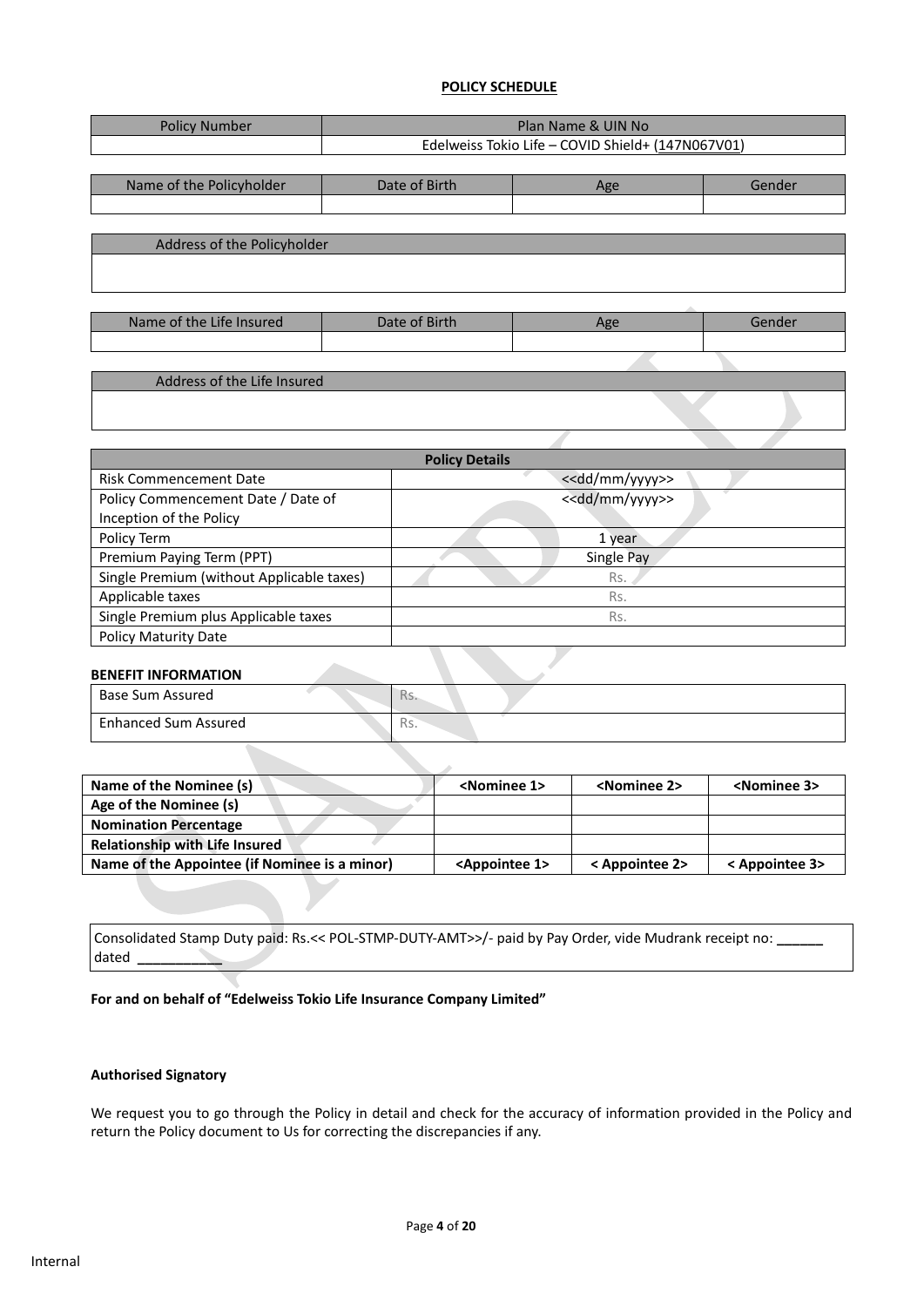# **PART – B**

# **DEFINITIONS**

| <b>Defined Term</b>                             | <b>Meaning</b>                                                                                                                                                                                                                                                                                                                                                                                                                                                                                                     |
|-------------------------------------------------|--------------------------------------------------------------------------------------------------------------------------------------------------------------------------------------------------------------------------------------------------------------------------------------------------------------------------------------------------------------------------------------------------------------------------------------------------------------------------------------------------------------------|
| Age:                                            | means the age (last birthday) of the Life Insured in completed years as on Policy Commencement<br>Date.                                                                                                                                                                                                                                                                                                                                                                                                            |
| <b>Appointee:</b>                               | means the person registered with us and mentioned in the Policy Schedule, who is authorised to<br>receive and hold in trust the benefits under this Policy on behalf of the Nominee/(s), if the<br>Nominee/(s) is/are less than Age 18 on the date of payment                                                                                                                                                                                                                                                      |
| <b>Assignee:</b>                                | means the person to whom the rights and benefits under this Policy are transferred by virtue of<br>assignment under section 38 of the Insurance Act, 1938 as amended from time to time                                                                                                                                                                                                                                                                                                                             |
| <b>Base</b><br>Sum<br><b>Assured:</b>           | means the amount stated in the Policy Schedule.                                                                                                                                                                                                                                                                                                                                                                                                                                                                    |
| <b>COVID</b><br>19<br>or<br><b>Coronavirus:</b> | means an infectious disease caused by a newly discovered virus called severe acute respiratory<br>syndrome coronavirus 2 (SARS-CoV-2).                                                                                                                                                                                                                                                                                                                                                                             |
| <b>Designated</b><br><b>Hospital</b>            | means hospitals with isolation and life support facilities (ICU/HDU facility), as designated by<br>Ministry of Health and Family Welfare and is designated as a COVID-19 treatment hospital certified<br>by the relevant authority.                                                                                                                                                                                                                                                                                |
| <b>Diagnosis of</b><br><b>COVID-19 disease</b>  | means the result of the RT-PCR (real-time reverse transcription polymerase chain reaction) test<br>conducted through Indian Council of Medical Research (ICMR) authorized laboratory as prescribed<br>by ICMR, is positive.                                                                                                                                                                                                                                                                                        |
| <b>Enhanced Sum</b><br><b>Assured</b>           | means the amount stated in the Policy Schedule.                                                                                                                                                                                                                                                                                                                                                                                                                                                                    |
| HDU / High<br><b>Dependency Units</b>           | also called step-down, progressive and intermediate care units of a Designated Hospital. HDUs are<br>wards for people who need more intensive observation, treatment and nursing care than is<br>possible in a general ward but slightly less than that given in intensive care. The ratio of nurses to<br>patients may be slightly lower than in intensive care but higher than in most general wards. In<br>these cases, the level of care is slightly reduced as patient is no longer in such a critical state. |
| <b>ICU</b> / Intensive<br><b>Care Unit</b>      | means an identified section, ward or wing of a Designated Hospital which is under the constant<br>supervision of a dedicated medical practitioner(s), and which is specially equipped for the<br>continuous monitoring and treatment of patients who are in a critical condition, or require life<br>support facilities and where the level of care and supervision is considerably more sophisticated<br>and intensive than in the ordinary and other wards.                                                      |
| <b>Insurance Act:</b>                           | means IRDAI Act, 1999, The Insurance Act, 1938 (4 of 1938) as amended from time to time.                                                                                                                                                                                                                                                                                                                                                                                                                           |
| <b>IRDAI</b> / Authority:                       | means the insurance Regulatory and Development Authority of India established under sub-<br>section (1) of section 3 of the Insurance Regulatory and Development Authority Act, 1999 (41 of<br>1999).                                                                                                                                                                                                                                                                                                              |
| Life Insured:                                   | means the person named in the Policy Schedule whose life is insured under this Policy.                                                                                                                                                                                                                                                                                                                                                                                                                             |
| <b>Maturity Date:</b>                           | means the date specified in the Policy Schedule on which the Policy matures and terminates.                                                                                                                                                                                                                                                                                                                                                                                                                        |
| <b>Medical</b><br><b>Practitioner</b>           | means a person who holds a valid registration from the Medical Council of any state or Medical<br>Council of India or Council for Indian Medicine or for Homeopathy set up by the Government of<br>India or a State Government and is thereby entitled to practice medicine within its jurisdiction;<br>and is acting within its scope and jurisdiction of license.<br>The Medical practitioner should not be<br>The Policyholder/insured person himself/herself; or                                               |
|                                                 | An authorised insurance intermediary (or related persons) involved with selling or<br>servicing the insurance contract in question; or<br>Employed by or under contractual engagement with the insurance company;<br>Related to the Policyholder/insured person by blood or marriage                                                                                                                                                                                                                               |
| Nominee:                                        | means the person/(s) named in the Policy Schedule who has/have been nominated by the<br>Policyholder (who is also the Life Insured in the Policy) in accordance with the Section 39 of the<br>Insurance Act, 1938 as amended from time to time to receive the benefits in respect of this Policy.                                                                                                                                                                                                                  |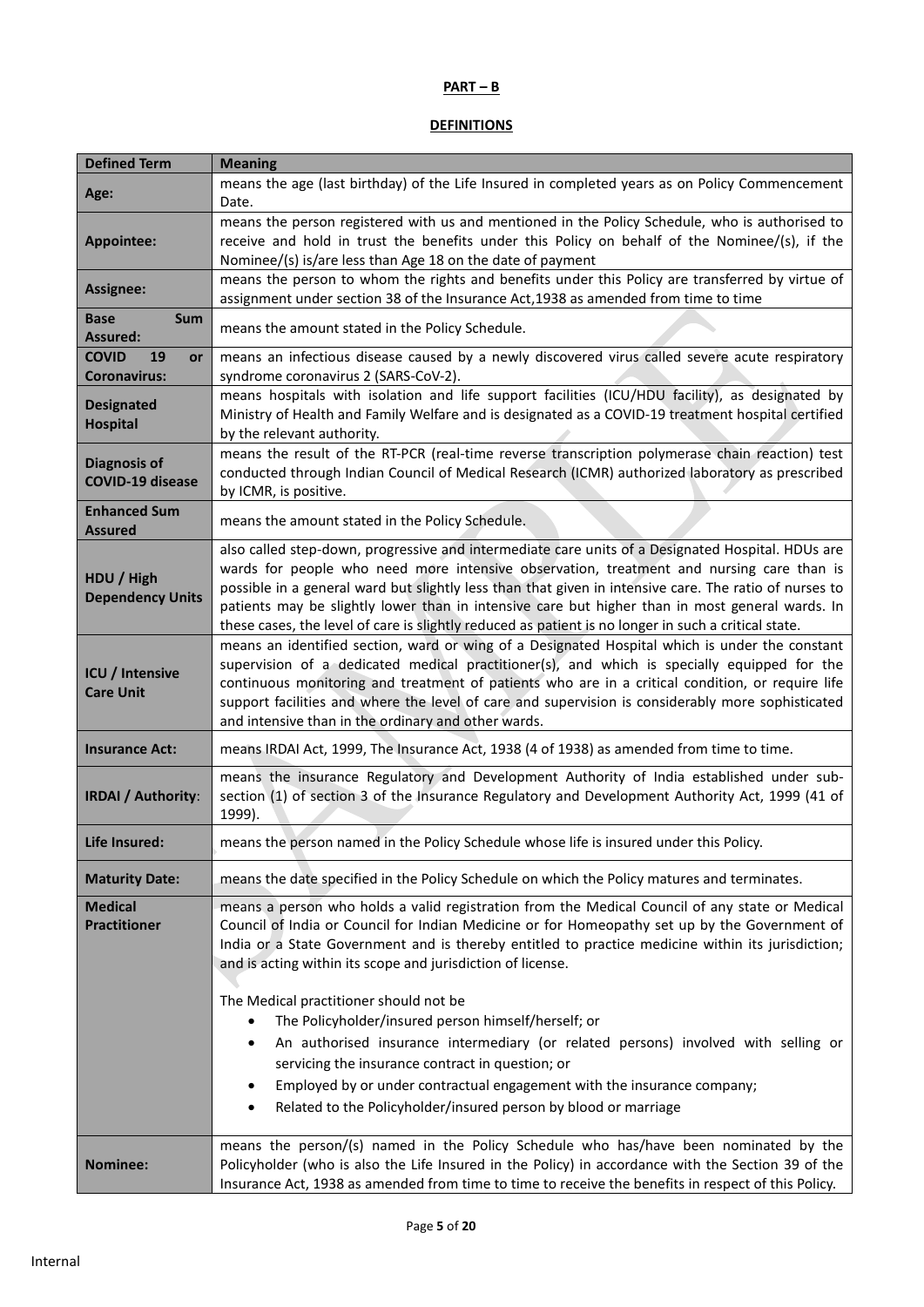| <b>Policy:</b>                                                                               | means the contract of insurance as evidenced by this Policy Document, the Proposal Form, the<br>Policy Schedule/(s) and any other information/document/(s) provided to us in respect of the<br>Proposal Form and any endorsement issued by us. |
|----------------------------------------------------------------------------------------------|------------------------------------------------------------------------------------------------------------------------------------------------------------------------------------------------------------------------------------------------|
| Policyholder/You/<br>you/Your/your:                                                          | means or refers to the Policyholder stated in the Policy Schedule.                                                                                                                                                                             |
| <b>Policy</b><br><b>Commencement</b><br>Date / Date of<br>Inception of the<br><b>Policy:</b> | means the date as shown in the Policy Schedule from which the Policy commences.                                                                                                                                                                |
| <b>Policy Document:</b>                                                                      | means this entire document from Part A to Part G.                                                                                                                                                                                              |
| <b>Policy Schedule:</b>                                                                      | means the Schedule and any endorsements attached to and forming part of this Policy and if any<br>updated Schedule is issued, then, the Schedule latest in time.                                                                               |
| <b>Policy Term:</b>                                                                          | means the term of the Policy as specified in the Policy Schedule and is the time period between<br>the Policy Commencement Date and the Maturity Date.                                                                                         |
| <b>Premium / Single</b><br><b>Premium:</b>                                                   | means an amount stated in the Policy Schedule paid by you to us, in the manner specified in the<br>Policy Schedule, to secure the benefits under this Policy.                                                                                  |
| <b>Proposal Form:</b>                                                                        | means the signed and dated form and any accompanying declarations or statements submitted to<br>us by the Policyholder and/or Life Insured as applicable for the purpose of obtaining insurance<br>cover under this Policy.                    |
| <b>Regulations:</b>                                                                          | means the IRDAI (Non-Linked Insurance Products) Regulations, 2019 and any other applicable laws<br>issued and as may be amended from time to time.                                                                                             |
| <b>Risk</b><br><b>Commencement</b><br>Date:                                                  | means the date as stated in the Policy Schedule on which your risk cover under this Policy<br>commences.                                                                                                                                       |
| <b>Sum Assured:</b>                                                                          | means an amount stated in the Policy Schedule.                                                                                                                                                                                                 |
| <b>Waiting Period:</b>                                                                       | means the period of 30 calendar days from the Date of Inception of the Policy during which if<br>admission to ICU/HDU occurs or death occurs, due to COVID 19, Critical Illness Benefit and Term<br>Trigger Benefit will not be paid.          |
| We/we/Our/our/<br>Us/us/ Company:                                                            | means Edelweiss Tokio Life Insurance Company Limited.                                                                                                                                                                                          |

**Interpretation:** In this Policy document, where appropriate, references to the singular will include references to the plural and references to one gender will include references to the other.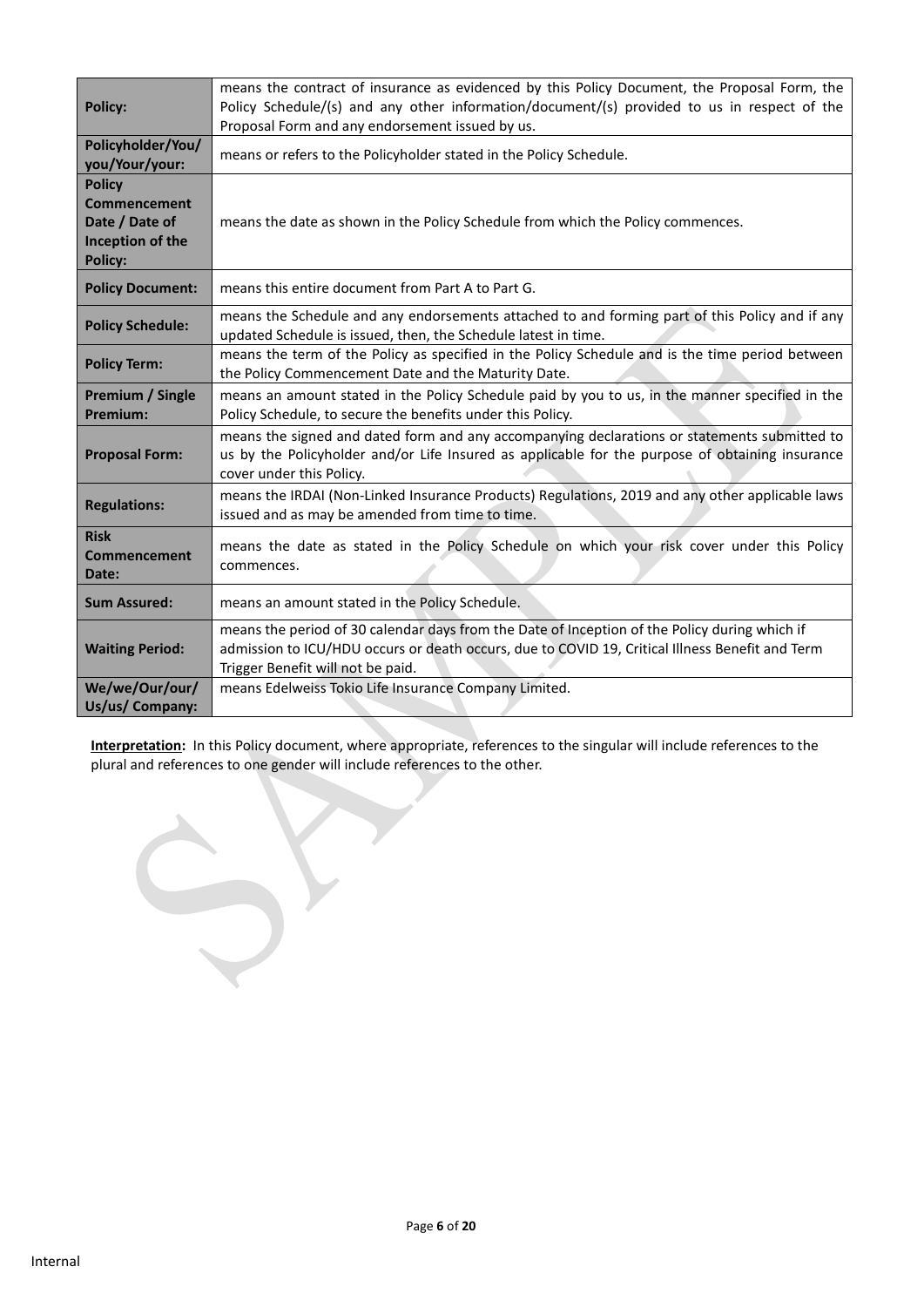# **PART – C**

# **BENEFITS**

| Event                                             | <b>Benefit</b>                                                                                                                                                                                                                  |
|---------------------------------------------------|---------------------------------------------------------------------------------------------------------------------------------------------------------------------------------------------------------------------------------|
| Death of the Life Insured                         | <b>Death Benefit</b>                                                                                                                                                                                                            |
|                                                   | On death of the Life Insured during the Policy Term, Base Sum Assured is payable and the                                                                                                                                        |
|                                                   | Policy will terminate.                                                                                                                                                                                                          |
|                                                   |                                                                                                                                                                                                                                 |
| Death of the Life Insured                         | <b>Term Trigger Benefit:</b>                                                                                                                                                                                                    |
| post diagnosis of COVID-<br>19                    | If the Life Insured is diagnosed with COVID-19, additional life cover with Enhanced Sum<br>Assured will commence for the remaining Policy Term. Under this benefit, in case of death of                                         |
|                                                   | the Life Insured during the Policy Term due to any reason after the Term Trigger Benefit has                                                                                                                                    |
|                                                   | commenced on diagnosis of COVID-19, 100% of 'Enhanced Sum Assured' in addition to 'Base                                                                                                                                         |
|                                                   | Sum Assured' payable under Death Benefit will be payable to the Nominee and the Policy will                                                                                                                                     |
|                                                   | terminate. Life cover under Term Trigger Benefit will commence only if diagnosis of COVID-19                                                                                                                                    |
|                                                   | is after the applicable Waiting Period.                                                                                                                                                                                         |
|                                                   |                                                                                                                                                                                                                                 |
| <b>Admission of the Life</b>                      | <b>Critical Illness Benefit:</b>                                                                                                                                                                                                |
| Insured to ICU or HDU<br>post diagnosis of COVID- | If the Life Insured is admitted to ICU or HDU for at least 24 hours post diagnosis of COVID-19<br>for management of severe Covid-19 disease during the Policy Term, 40% of the Enhanced                                         |
| 19                                                | Sum Assured will be payable in lumpsum. Critical Illness Benefit will be payable only if                                                                                                                                        |
|                                                   | diagnosis of COVID-19 is after the applicable Waiting Period. The hospitalization should be at                                                                                                                                  |
|                                                   | one of the Designated Hospitals only. This benefit will be paid only once during the Policy                                                                                                                                     |
|                                                   | Term.                                                                                                                                                                                                                           |
|                                                   |                                                                                                                                                                                                                                 |
| Notes:                                            |                                                                                                                                                                                                                                 |
| 1.                                                | If the Life Insured is admitted to ICU or HDU for at least 24 hours following diagnosis of COVID-19 and                                                                                                                         |
|                                                   | subsequently the Life Insured dies during the Policy Term, both Critical Illness Benefit and Term Trigger Benefit                                                                                                               |
|                                                   | (i.e. 140% of the Enhanced Sum Assured plus 'Base Sum Assured') will be payable. If death occurs in less than 24<br>hours of ICU/HDU admission, only Term Trigger Benefit (i.e. 100% of the Enhanced Sum Assured plus 'Base Sum |
| Assured') will be payable.                        |                                                                                                                                                                                                                                 |
| 2.                                                | Critical Illness Benefit and Term Trigger Benefit will not be payable for any claim arising with respect to COVID-19                                                                                                            |
|                                                   | contracted or manifested or the onset of disease is prior to Policy Commencement Date or during the Waiting                                                                                                                     |
|                                                   | Period. However, with respect to COVID-19 contracted or manifested during the Waiting Period, the Policy will                                                                                                                   |
|                                                   | continue with the Base Sum Assured.                                                                                                                                                                                             |
| 3.                                                | Certification/Diagnosis/Treatment has to be confirmed or provided within India by the registered Medical                                                                                                                        |
|                                                   | Practitioners who is specialist in the relevant field.                                                                                                                                                                          |
|                                                   |                                                                                                                                                                                                                                 |
|                                                   |                                                                                                                                                                                                                                 |
|                                                   |                                                                                                                                                                                                                                 |
|                                                   |                                                                                                                                                                                                                                 |
|                                                   |                                                                                                                                                                                                                                 |
|                                                   |                                                                                                                                                                                                                                 |
|                                                   |                                                                                                                                                                                                                                 |
|                                                   |                                                                                                                                                                                                                                 |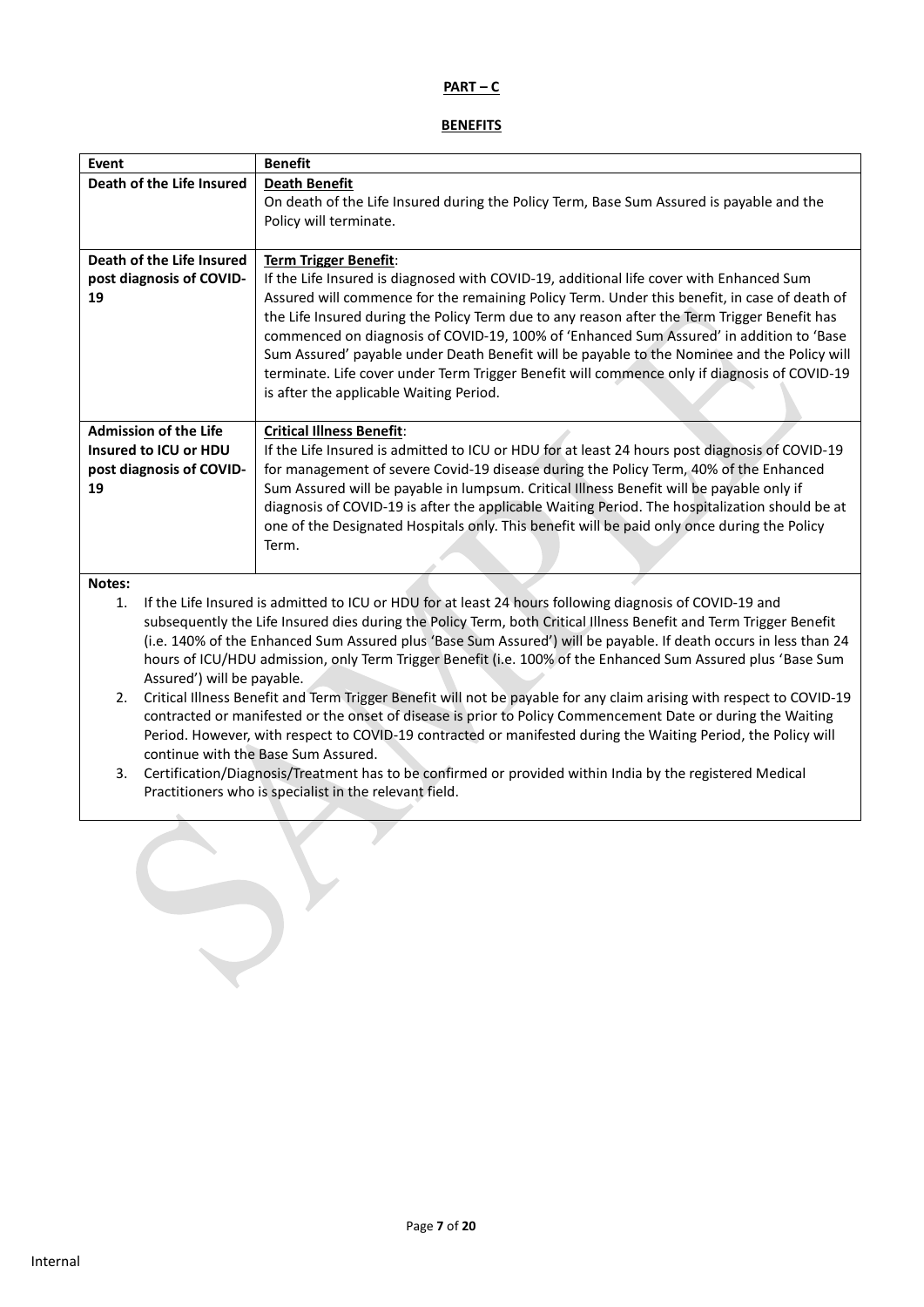#### **1) Surrender Benefit:**

The policy shall not acquire any surrender value at any point during the Policy Term.

#### **2) Loan under the Policy:**

Loans are not allowed under the Policy.

#### **3) Free look Period:**

You may return this Policy to us within 15 days of receipt of the Policy and period of 30 days in case of electronic policies and policies obtained through distance mode (where distance mode means sale of insurance products through any means of communication other than in person) if you disagree with any of the terms and conditions by giving us written reasons for your objection. We will refund the Premium received after deducting stamp duty charges, proportionate risk premium for the period of cover and medical expenses (if any).

To exercise the Free Look option, you would need to send/submit the original Policy Document along with a request letter to us at any of our branches or at our Corporate Office address provided below. You are required to maintain the acknowledgement received from the Company as a proof of submission.

#### **Computation of Free Look Period for e-Insurance Account:**

If the Policy is opted through Insurance Repository ('IR'), the computation of the said Free Look Period will be as stated below:

- a. For existing e-Insurance Account: Computation of the said Free Look Period will commence from the date of delivery of the e mail confirming the credit of the Insurance policy by the IR.
- b. For New e-Insurance Account: If an application for e-Insurance Account accompanies the proposal for insurance, the date of receipt of the 'welcome kit' from the IR with the credentials to log on to the e-Insurance Account (e IA) or the delivery date of the email confirming the grant of access to the eIA or the delivery date of the email confirming the credit of the Insurance policy by the IR to the eIA, whichever is later, shall be reckoned for the purpose of computation of the Free Look Period.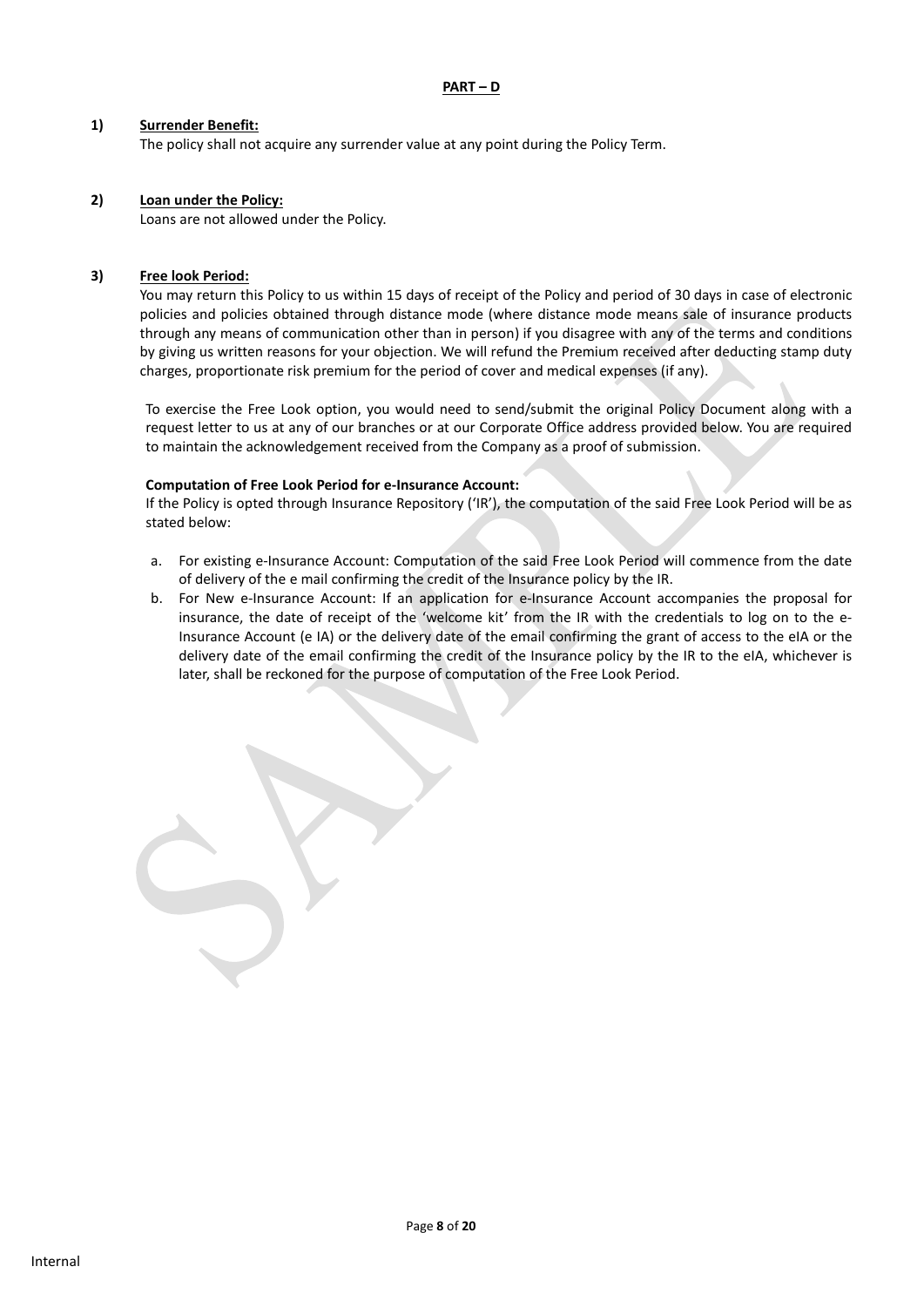## **PART – E**

Not Applicable.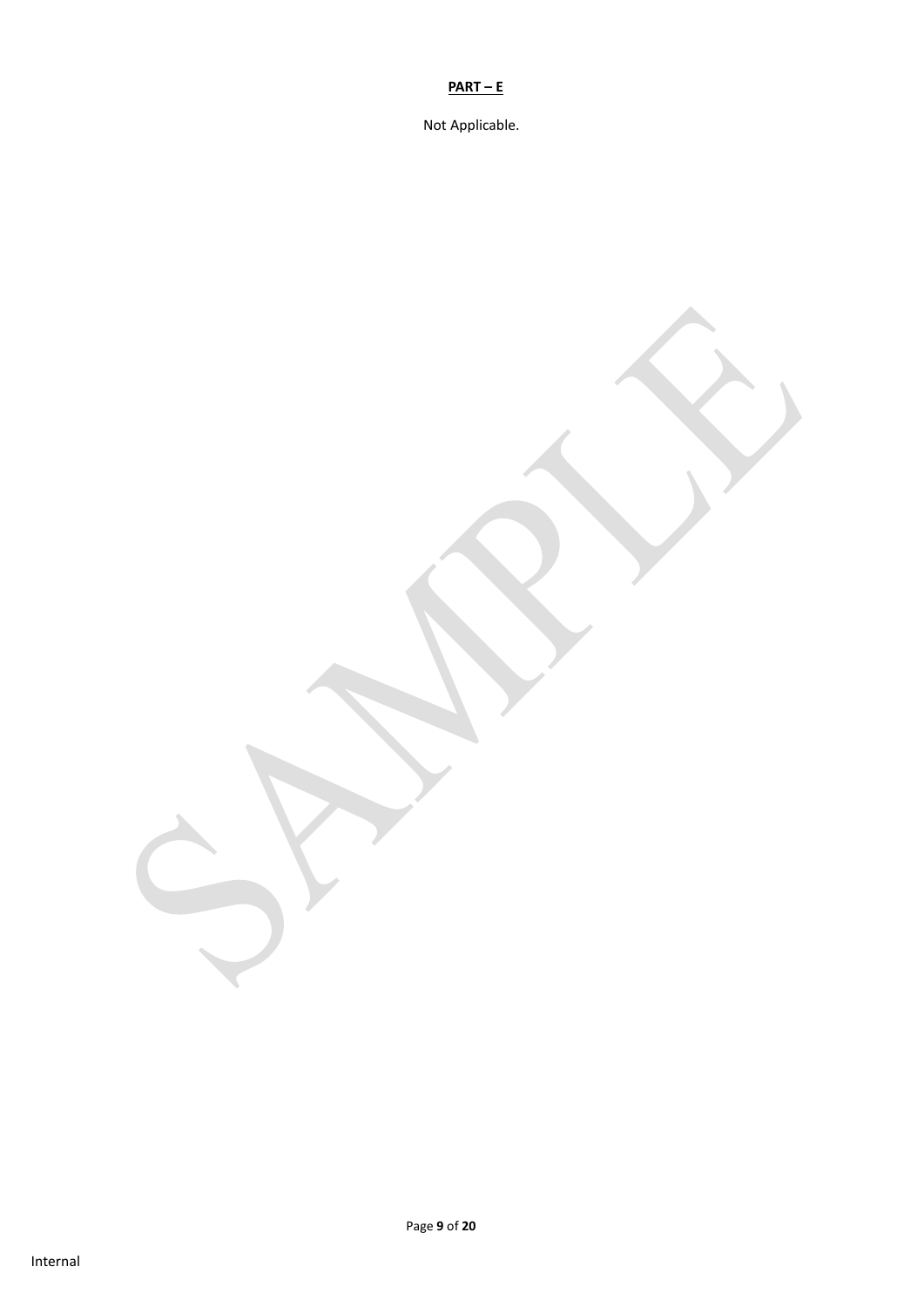## **PART – F**

# **GENERAL TERMS AND CONDITIONS**

| a)           | <b>Suicide Exclusion:</b>                                                                                                                                                                                                                                                                                                                                                                                                                                                                                                                                                                                                                                                                                                                                                                                                                                                                                                                                                                                                                                                                                                                                                                                                                                                                                                                                                                                                                                                                                                                                                                                                                                                                                                                                                                                |
|--------------|----------------------------------------------------------------------------------------------------------------------------------------------------------------------------------------------------------------------------------------------------------------------------------------------------------------------------------------------------------------------------------------------------------------------------------------------------------------------------------------------------------------------------------------------------------------------------------------------------------------------------------------------------------------------------------------------------------------------------------------------------------------------------------------------------------------------------------------------------------------------------------------------------------------------------------------------------------------------------------------------------------------------------------------------------------------------------------------------------------------------------------------------------------------------------------------------------------------------------------------------------------------------------------------------------------------------------------------------------------------------------------------------------------------------------------------------------------------------------------------------------------------------------------------------------------------------------------------------------------------------------------------------------------------------------------------------------------------------------------------------------------------------------------------------------------|
|              | In case of death due to suicide within 12 months from the Risk Commencement Date, the Nominee or<br>beneficiary of the Policyholder shall be entitled to receive at least 80% of the 'total premiums paid' till the date<br>of death or the surrender value available as on the date of death whichever is higher.                                                                                                                                                                                                                                                                                                                                                                                                                                                                                                                                                                                                                                                                                                                                                                                                                                                                                                                                                                                                                                                                                                                                                                                                                                                                                                                                                                                                                                                                                       |
|              | 'Total premiums paid' means total of all the premiums received, excluding any extra premium, any rider<br>premium and taxes.                                                                                                                                                                                                                                                                                                                                                                                                                                                                                                                                                                                                                                                                                                                                                                                                                                                                                                                                                                                                                                                                                                                                                                                                                                                                                                                                                                                                                                                                                                                                                                                                                                                                             |
| $\mathbf{b}$ | <b>Critical Illness Claim Procedure:</b>                                                                                                                                                                                                                                                                                                                                                                                                                                                                                                                                                                                                                                                                                                                                                                                                                                                                                                                                                                                                                                                                                                                                                                                                                                                                                                                                                                                                                                                                                                                                                                                                                                                                                                                                                                 |
|              | We shall be given written intimation of ICU/HDU admission of the Life Insured due to COVID-19 immediately<br>and in any event within 90 days from the date of such admission. We will accept claim intimated beyond 90<br>days from the date of ICU/HDU admission only if the reasons given are found to be satisfactory by Us. We shall<br>be provided with the following documents for Us to assess the claim:<br>Our claim form which must be duly completed;<br>i.<br>Copy of RT-PCR test conducted through ICMR authorized Laboratory confirming the occurrence of<br>ii.<br>COVID 19;<br>Chest X-RAY/ CT Scan Chest<br>iii.<br>Copy of medical records pertaining to ICU/HDU admission for management of severe Covid-19 disease<br>iv.<br>and all past medical records (such as discharge summary, daily records and investigation test reports,<br>surgical notes), if applicable;<br>KYC documents of the claimant along with personalized cancelled cheque or copy of bank passbook of<br>v.<br>Nominee;<br>Treating doctor certificate filled by the doctor treating the Life Insured for the diagnosed ailment;<br>vi.<br>Hospital certificate duly filled in by the hospital where the Life Insured was admitted;<br>vii.<br>Any other information or documentation that We request.<br>viii.<br>You are requested to send intimation of the claim to any of Our branch offices or to Our Registered office<br>mentioned below.<br>Claims Officer<br>Edelweiss Tokio Life Insurance Company Ltd.<br>6 <sup>th</sup> Floor, Tower 3, Wing 'B',<br>Kohinoor City, Kirol Road, Kurla (W),<br>Mumbai - 400070<br>Email Id: claims@edelweisstokio.in<br>Phone no: 1800 2121 212<br>Receipt of the claim intimation does not amount to acceptance of claim by the Company under the Policy and is |
|              | subject to review by the Company. The decision on acceptance and admissibility of the Claim will be<br>communicated separately by the Company to the claimant.                                                                                                                                                                                                                                                                                                                                                                                                                                                                                                                                                                                                                                                                                                                                                                                                                                                                                                                                                                                                                                                                                                                                                                                                                                                                                                                                                                                                                                                                                                                                                                                                                                           |
| c)           | <b>Death Claim Procedure:</b>                                                                                                                                                                                                                                                                                                                                                                                                                                                                                                                                                                                                                                                                                                                                                                                                                                                                                                                                                                                                                                                                                                                                                                                                                                                                                                                                                                                                                                                                                                                                                                                                                                                                                                                                                                            |
|              | In case of death claims: We shall be given a written intimation of the Life Insured's death and, shall be provided<br>with the following documents for us to assess the claim:<br>The claim form, duly completed;<br>i.<br>The original or an attested copy of the death certificate;<br>ii.<br>The original Policy document;<br>iii.<br>KYC documents of Nominee along with personalized cancelled cheque or copy of bank passbook of<br>iv.<br>Nominee;<br>Documents to establish right of the claimant in the absence of valid nomination;<br>v.                                                                                                                                                                                                                                                                                                                                                                                                                                                                                                                                                                                                                                                                                                                                                                                                                                                                                                                                                                                                                                                                                                                                                                                                                                                      |
|              | Copy of RT-PCR test conducted through ICMR authorized Laboratory confirming the occurrence of<br>vi.<br>COVID 19 (in case of Term Trigger benefit);                                                                                                                                                                                                                                                                                                                                                                                                                                                                                                                                                                                                                                                                                                                                                                                                                                                                                                                                                                                                                                                                                                                                                                                                                                                                                                                                                                                                                                                                                                                                                                                                                                                      |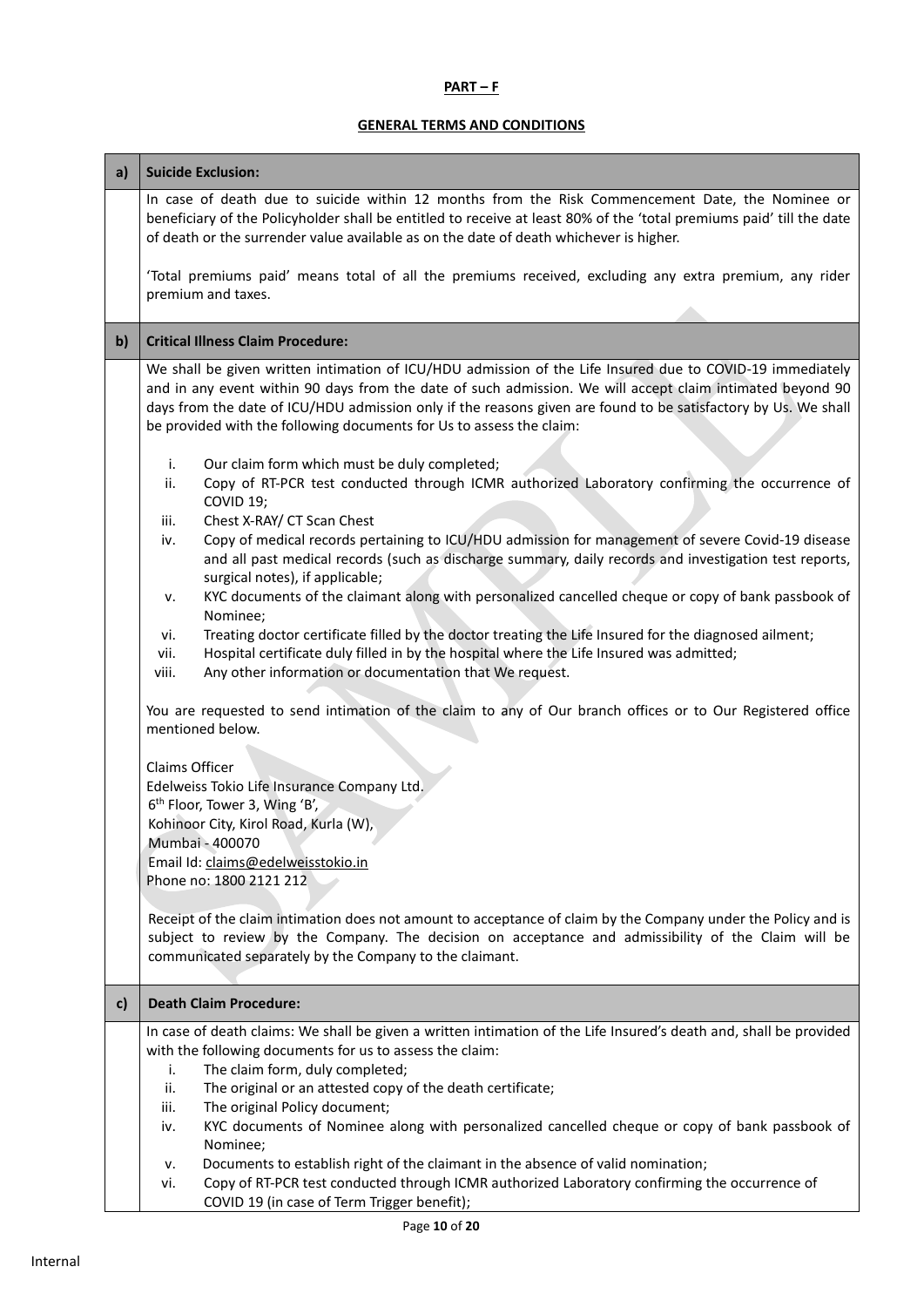|    | Treating doctor certificate filled by the doctor who treated insured at the time of death;<br>vii.<br>Any other information or documentation that we request.<br>viii.                                                                                                                                                  |  |  |
|----|-------------------------------------------------------------------------------------------------------------------------------------------------------------------------------------------------------------------------------------------------------------------------------------------------------------------------|--|--|
|    | In case of Death due to Accident and unnatural death, the following additional documents are required:                                                                                                                                                                                                                  |  |  |
|    | i.<br>Copy of FIR and Panchnama;                                                                                                                                                                                                                                                                                        |  |  |
|    | Copy of the Post Mortem report;<br>ii.                                                                                                                                                                                                                                                                                  |  |  |
|    | Copy of Newspaper clipping, if any;<br>iii.                                                                                                                                                                                                                                                                             |  |  |
|    | Copy of the final Police Investigation Report;<br>iv.                                                                                                                                                                                                                                                                   |  |  |
|    | Copy of the Chargesheet in case of murder;<br>٧.                                                                                                                                                                                                                                                                        |  |  |
|    | You are requested to intimate us of the claim at any of our branch offices or to our Corporate Office address<br>mentioned below:                                                                                                                                                                                       |  |  |
|    | Claims Officer                                                                                                                                                                                                                                                                                                          |  |  |
|    | Edelweiss Tokio Life Insurance Company Ltd.                                                                                                                                                                                                                                                                             |  |  |
|    | 6 <sup>th</sup> Floor, Tower 3, Wing 'B', Kohinoor City, Kirol Road, Kurla (W), Mumbai - 400070                                                                                                                                                                                                                         |  |  |
|    | Email Id: claims@edelweisstokio.in                                                                                                                                                                                                                                                                                      |  |  |
|    | Phone no: 1800 2121 212                                                                                                                                                                                                                                                                                                 |  |  |
|    | Receipt of the claim intimation does not amount to acceptance of claim by the Company under the Policy and is<br>subject to review by the Company. The decision on acceptance and admissibility of the Claim will be<br>communicated separately by the Company to the claimant.                                         |  |  |
|    | The claim is required to be intimated to us along with all necessary claim documents required within 90 days<br>from the date of death. However, we may condone the delay in claim intimation, if any, provided valid reasons<br>are given for the delay.                                                               |  |  |
| d) | <b>Nomination:</b>                                                                                                                                                                                                                                                                                                      |  |  |
|    | Nomination should be in accordance with the provisions of Section 39 of the Insurance Act, 1938 as amended<br>from time to time.<br>[A Leaflet containing the simplified version of the provisions of Section 39 of the Insurance Act, 1938 as<br>amended from time to time is enclosed in Annexure (1) for reference]. |  |  |
| e) | <b>Assignment:</b>                                                                                                                                                                                                                                                                                                      |  |  |
|    |                                                                                                                                                                                                                                                                                                                         |  |  |
|    | Assignment should be in accordance with the provisions of Section 38 of the Insurance Act, 1938 as amended<br>from time to time.                                                                                                                                                                                        |  |  |
|    |                                                                                                                                                                                                                                                                                                                         |  |  |
|    | [A Leaflet containing the simplified version of the provisions of Section 38 of the Insurance Act, 1938 as<br>amended from time to time is enclosed in Annexure $-$ (2) for reference].                                                                                                                                 |  |  |
| f) | Validity/ Non Disclosure:                                                                                                                                                                                                                                                                                               |  |  |
|    |                                                                                                                                                                                                                                                                                                                         |  |  |
|    | If you or anyone acting on your behalf makes, fraudulent, misleading or dishonest representation in any<br>(i)<br>respect, then this Policy shall be dealt with in accordance with Section 45 of the Insurance Act, 1938 as<br>amended from time to time.                                                               |  |  |
|    |                                                                                                                                                                                                                                                                                                                         |  |  |
|    | <b>Misstatement of Age</b><br>(ii)                                                                                                                                                                                                                                                                                      |  |  |
|    | If the date of birth of the Life Insured has been misstated, any amount payable shall be increased or<br>decreased to the amount that would have been provided, as determined by us, given the correct age.                                                                                                             |  |  |
|    | If at the correct age, the Life Insured was not insurable under this Policy according to our requirements,<br>we reserve the right to terminate the Policy and any Premiums paid till date, if any, shall be payable by us                                                                                              |  |  |
|    | (subject to Section 45 of the Insurance Act, 1938 as amended from time to time).                                                                                                                                                                                                                                        |  |  |
|    | (iii) Section 41:                                                                                                                                                                                                                                                                                                       |  |  |
|    | No person shall allow or offer to allow, either directly or indirectly, as an inducement to any person to take                                                                                                                                                                                                          |  |  |
|    | or renew or continue an insurance in respect of any kind of risk relating to lives or property in India, any<br>rebate of the whole or part of the commission payable or any rebate of the premium shown on the policy,                                                                                                 |  |  |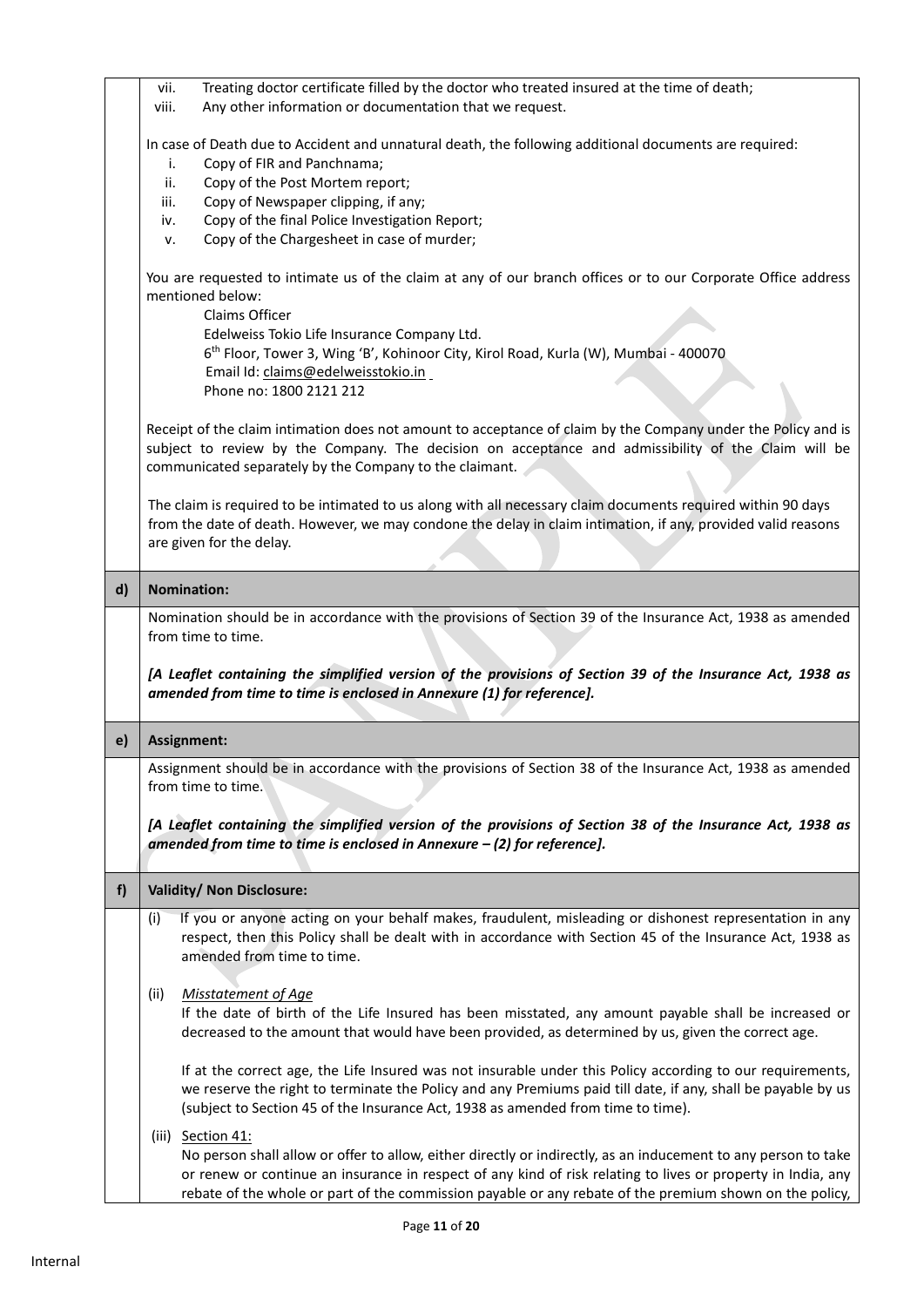|              | nor shall any person taking out or renewing or continuing a policy accept any rebate, except such rebate<br>as may be allowed in accordance with the published prospectuses or tables or the insurer.<br>Any person making default in complying with the provisions of this section shall be liable for a penalty<br>which may extend to ten lakh rupees.                                                                     |
|--------------|-------------------------------------------------------------------------------------------------------------------------------------------------------------------------------------------------------------------------------------------------------------------------------------------------------------------------------------------------------------------------------------------------------------------------------|
|              | (iv) Section 45:<br>Fraud and Misrepresentation shall be dealt with in accordance with the provisions of Section 45 of the<br>Insurance Act, 1938 as amended from time to time.                                                                                                                                                                                                                                               |
|              | [A Leaflet containing the simplified version of the provisions of Section 45 of the Insurance Act, 1938 as<br>amended from time to time is enclosed in Annexure $-$ (3) for reference].                                                                                                                                                                                                                                       |
| g)           | <b>Termination:</b>                                                                                                                                                                                                                                                                                                                                                                                                           |
|              | This policy shall be automatically terminated on the occurrence of the earliest of the following:                                                                                                                                                                                                                                                                                                                             |
|              | On the Life Insured's death;<br>(i)<br>the maturity date.<br>(ii)                                                                                                                                                                                                                                                                                                                                                             |
| h)           | <b>Currency, Governing Law &amp; Jurisdiction:</b>                                                                                                                                                                                                                                                                                                                                                                            |
|              | The Premiums and benefits payable under the Policy shall be payable in India and in Indian rupees.                                                                                                                                                                                                                                                                                                                            |
|              | The Policy and any disputes or differences arising under or in relation to the Policy shall be construed in<br>accordance with Indian law and by the Indian courts.                                                                                                                                                                                                                                                           |
| i)           | <b>Taxation</b>                                                                                                                                                                                                                                                                                                                                                                                                               |
|              | The tax benefits under this Policy may be available as per the prevailing Income Tax laws in India and any<br>amendment(s) made thereto from time to time.                                                                                                                                                                                                                                                                    |
|              | We reserve the right to recover all the applicable taxes from the Policyholder.                                                                                                                                                                                                                                                                                                                                               |
| j)           | <b>Duplicate Policy Document</b>                                                                                                                                                                                                                                                                                                                                                                                              |
|              | If you lose or misplace the Policy Document then you may request us to issue you a duplicate Policy Document<br>by giving us a written notice. The Company may charge a fee which is currently Rs. 200 (fee is subject to review<br>and maybe amended from time to time) plus a Stamp Duty Fee, as applicable. On issue of the duplicate Policy<br>Document, the original shall automatically cease to have any legal effect. |
| k)           | <b>Intimations and Notices</b>                                                                                                                                                                                                                                                                                                                                                                                                |
|              | All intimations meant for Us shall be given to Us at Our address specified in the Policy Contract or at any of<br>(i)<br>Our branch offices.                                                                                                                                                                                                                                                                                  |
|              | All notices meant for You will be sent to Your address specified in the Schedule. If You do not notify Us of<br>(ii)<br>any changes to Your address, then notices or correspondence sent by Us to the last recorded address shall<br>be valid and legally effective.                                                                                                                                                          |
|              | You would need to timely intimate us of any change in your address to enable us to provide important<br>(iii)<br>information pertaining to your Policy.                                                                                                                                                                                                                                                                       |
| $\mathbf{I}$ | <b>Entire Contract</b>                                                                                                                                                                                                                                                                                                                                                                                                        |
|              | The Policy comprises the entire contract of insurance between You and Us. We shall not be bound or be<br>(i)<br>deemed to be bound by any alterations or changes, unless such changes are made by Us in writing<br>through an endorsement.                                                                                                                                                                                    |
|              | Notwithstanding anything contained in this Policy Document, the provisions herein shall stand altered or<br>(ii)<br>superseded to such extent and in such manner as may be required by any change in applicable law<br>including but not limited to any regulations, circulars or guidelines issued by IRDA of India.                                                                                                         |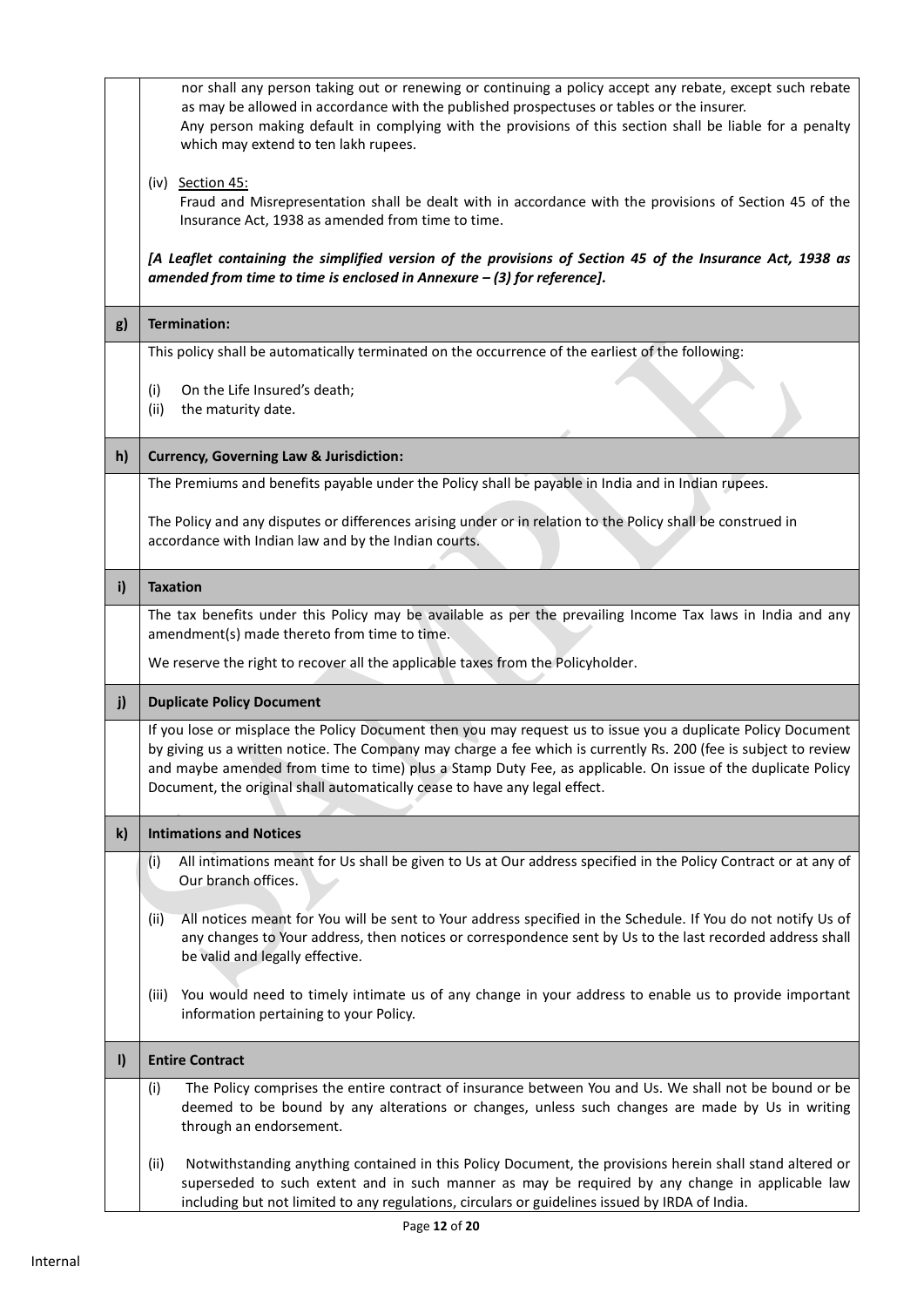| m | <b>Mode of Communication</b>                                                                                                                                                                                                                                                                                                    |
|---|---------------------------------------------------------------------------------------------------------------------------------------------------------------------------------------------------------------------------------------------------------------------------------------------------------------------------------|
|   | The Company and the Policyholder may exchange communication pertaining to this Policy either through<br>normal correspondence or through electronic mail and the Company shall be within its right to seek<br>clarifications / carry out the mandates of the Policyholder on merits in accordance with such communication.      |
|   | While accepting requests / mandate from the Policyholder through electronic mail, the Company may stipulate<br>such conditions as deemed fit to give effect to and comply with the provisions of Information Technology Act,<br>2000 as amended from time to time and/or such other applicable laws in force from time to time. |

 $\Gamma$ 

 $\overline{\mathbf{r}}$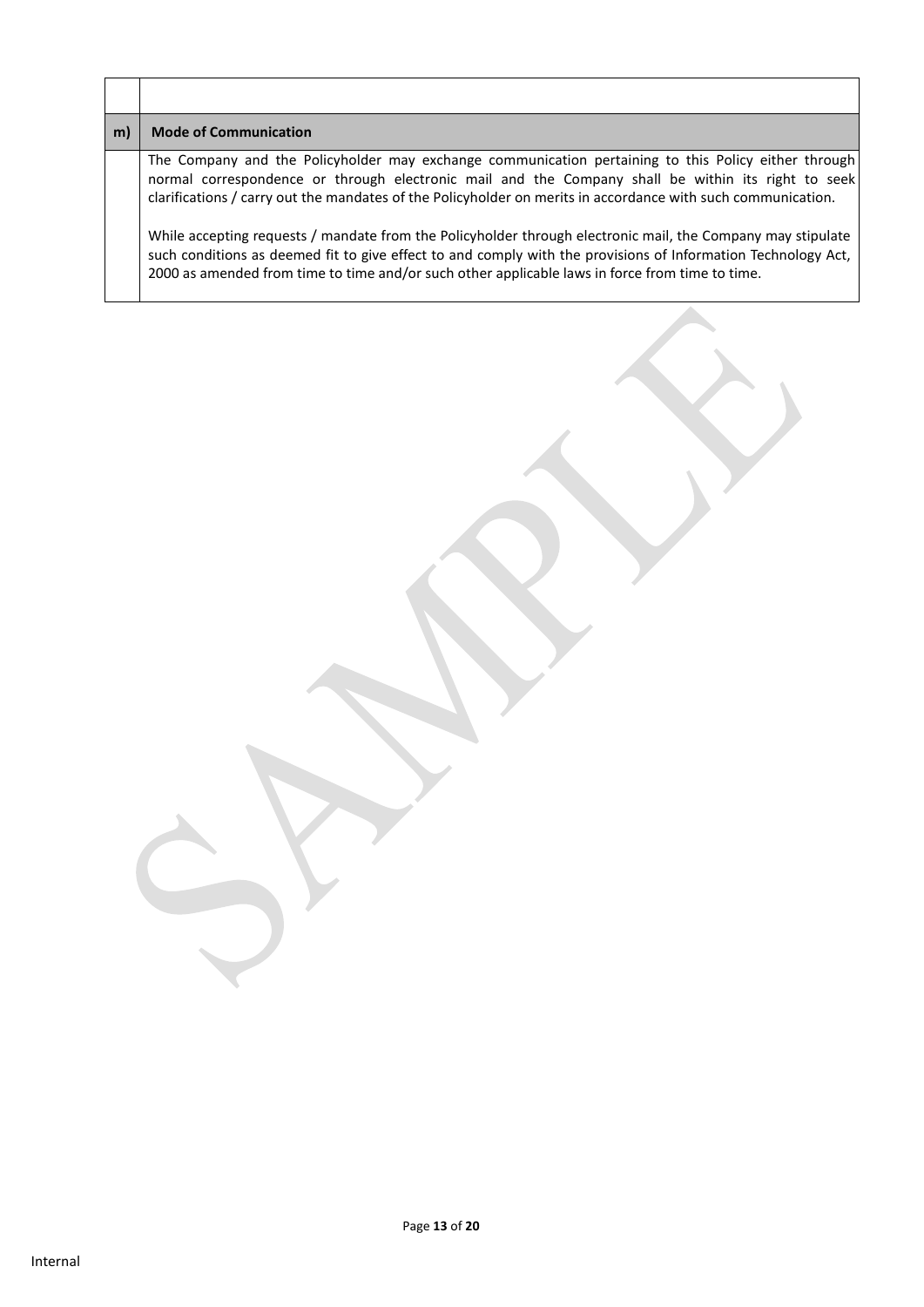## **PART - G**

#### **Grievance Redressal Mechanism:**

We have established a Grievance Redressal Mechanism to assist in the resolution of any complaint, grievance or dispute in respect of the Policy. You are requested to submit your written complaint at any of the below mentioned touch points:

#### **Step 1:**

- Toll free customer care number: 1-800-2121-212 (9am 9pm, 7 days a week).
- Email us at: complaints@edelweisstokio.in / [care@edelweisstokio.in](mailto:care@edelweisstokio.in)
- Write to us at: Customer Care, Edelweiss Tokio Life Insurance Company Ltd, 6<sup>th</sup> Floor, Tower 3, Wing 'B', Kohinoor City, Kirol Road, Kurla (W), Mumbai 400070.
- You can lodge your grievance/complaint at any of our branches

#### **Step 2:**

If you do not receive any resolution to your complaint within a period of 2 weeks or if the response is not as per your expectations, please feel free to contact our Grievance Redressal Officer, at any of the below touch points:

- +91-22-71013322 (Between 10 am to 7 pm on Monday to Friday, except public holidays).
- [GRO@edelweisstokio.in](mailto:GRO@edelweisstokio.in)
- Write to us at: Customer Care, Edelweiss Tokio Life Insurance Company Limited, 6<sup>th</sup> Floor, Tower 3, Wing 'B', Kohinoor City, Kirol Road, Kurla (W), Mumbai 400070.

#### **Step 3:**

If you are not satisfied with the response of the GRO or do not receive a response from us within 14 days, you may approach the Grievance Cell of Insurance Regulatory and Development Authority of India (IRDAI) on the following contact details:

- IRDAI Grievance Call Centre (IGCC) Toll free No: 155255
- Email ID[: complaints@irda.gov.in](mailto:complaints@irda.gov.in)
- Register online at:<http://www.igms.irda.gov.in/>

Address for communication for complaints by fax/paper:

Consumer Affairs Department Insurance Regulatory and Development Authority of India Sy. No. 115/1 Financial District Nanakramguda Gachibowli

Hyderabad – 500 032, Telangana

If the complaint/grievance has still not been resolved you may at any time approach the Office of the Insurance Ombudsman established by the Central Government of India as per Rule 13 and 14 of the Insurance Ombudsman Rules, 2017 ('Insurance Ombudsman Rules').

Powers of Insurance Ombudsman under Rule 13 of the Insurance Ombudsman Rules:

The Ombudsman shall receive and consider the following complaints or disputes relating to:

- a. delay in settlement of claims, beyond the time specified in the regulations, framed under Insurance Regulatory and Development Authority of India Act, 1999;
- b. any partial or total repudiation of claims by the Company;
- c. disputes over premium paid or payable in terms of insurance policy;
- d. misrepresentation of policy terms and conditions at any time in the Policy Document or policy contract;
- e. legal construction of insurance policies in so far as the dispute relates to claim;
- f. policy servicing related grievances against the Company and their agents and intermediaries;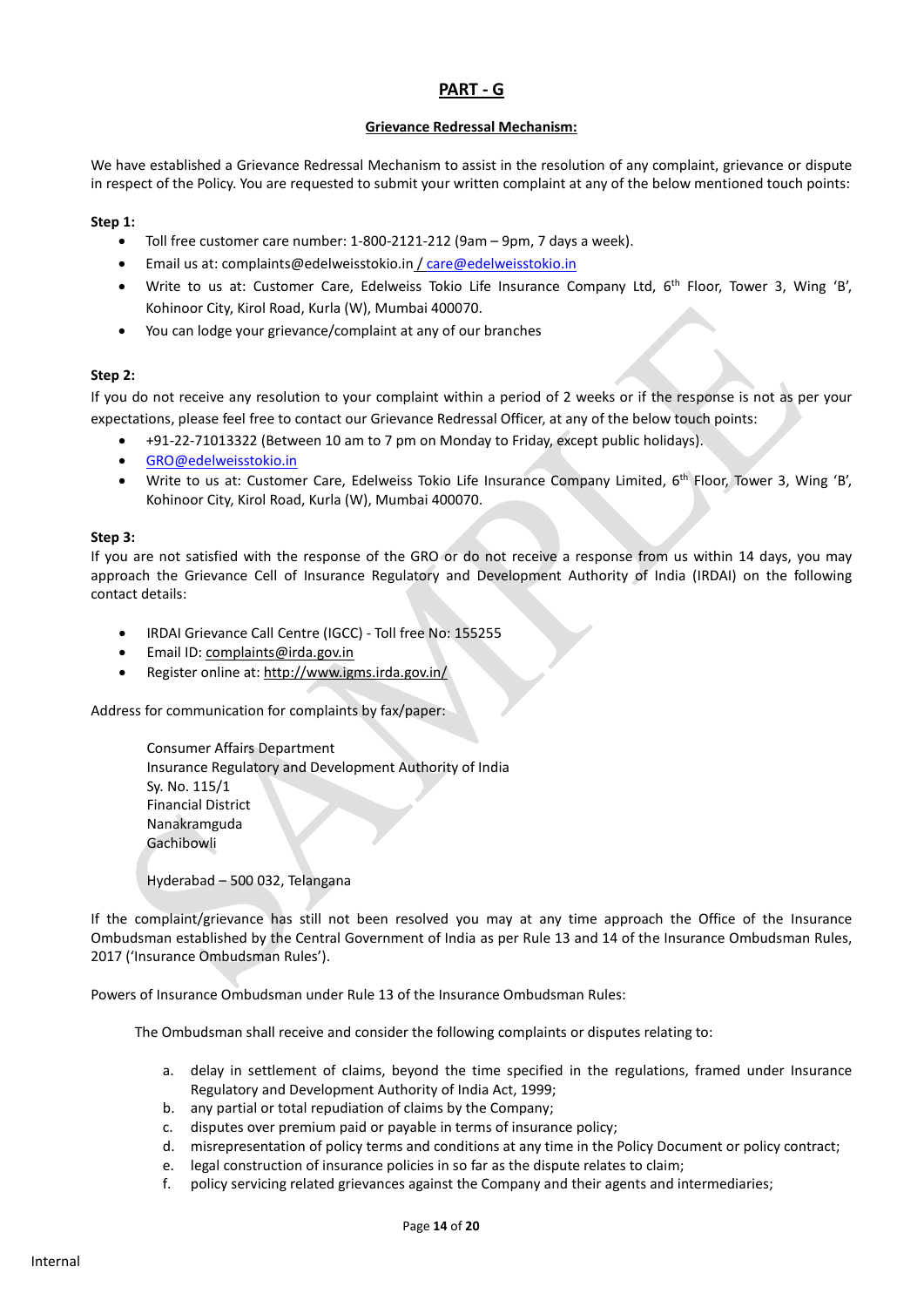- g. issuance of life insurance policy including health insurance policy which is not in conformity with the Proposal Form submitted by the proposer;
- h. non-issuance of insurance policy after receipt of premium in life insurance including health insurance; and
- i. any other matter resulting from the violation of provisions of the Insurance Act, 1938 as amended from time to time or the regulations, circulars, guidelines or instructions issued by the IRDAI from time to time or the terms and conditions of the policy contract, in so far as they relate to issues mentioned at clauses (a) to (f) as mentioned above.

Manner in which complaint is to be made in accordance with Rule 14 of the Insurance Ombudsman Rules:

- 1. Any person who has a grievance against the Insurer/Company/Us, may himself or through his legal heirs make a complaint in writing to the Ombudsman within whose territorial jurisdiction the branch or office of the Company, complaint against or the residential address or place of residence of the complainant is located.
- 2. The complaint shall be in writing duly signed by the complainant or through his legal heirs, Nominee or assignee and shall state clearly the name and address of the complainant, the name of the branch or office of the insurer against which the complaint is made, the fact giving rise to complaint, supported by documents, the nature and extent of the loss caused to the complainant and the relief sought from the Ombudsman.
- 3. No complaint to the Insurance Ombudsman shall lie unless:
	- (a) the complainant makes a written representation to the Company named in the complaint and
		- i. either the Company had rejected the complaint; or
		- ii. the complainant had not received any reply within a period of one month after the Company received the complainant's representation; or
		- iii. the complainant is not satisfied with the reply given to him by the Company;
	- (b) The complaint is made within one year
		- i. after the order of the Company rejecting the representation is received; or
		- ii. after receipt of decision of the Company which is not to the satisfaction of the complainant;
		- iii. after expiry of a period of one month from the date of sending the written representation to the Company if the Company named in the complaint fails to furnish reply to the complainant.
- 4. The Insurance Ombudsman shall be empowered to condone the delay in filing a complaint as mentioned above under (3) (b), as he may consider necessary, after calling for objections of the Company against the proposed condonation and after recording reasons for condoning the delay and in case the delay is condoned, the date of condonation of delay shall be deemed to be the date of filing of the complaint, for further proceedings under the Insurance Ombudsman Rules.
- 5. No complaint before the Insurance Ombudsman shall be maintainable on the same subject matter on which proceedings are pending before or disposed of by any court or consumer forum or arbitrator.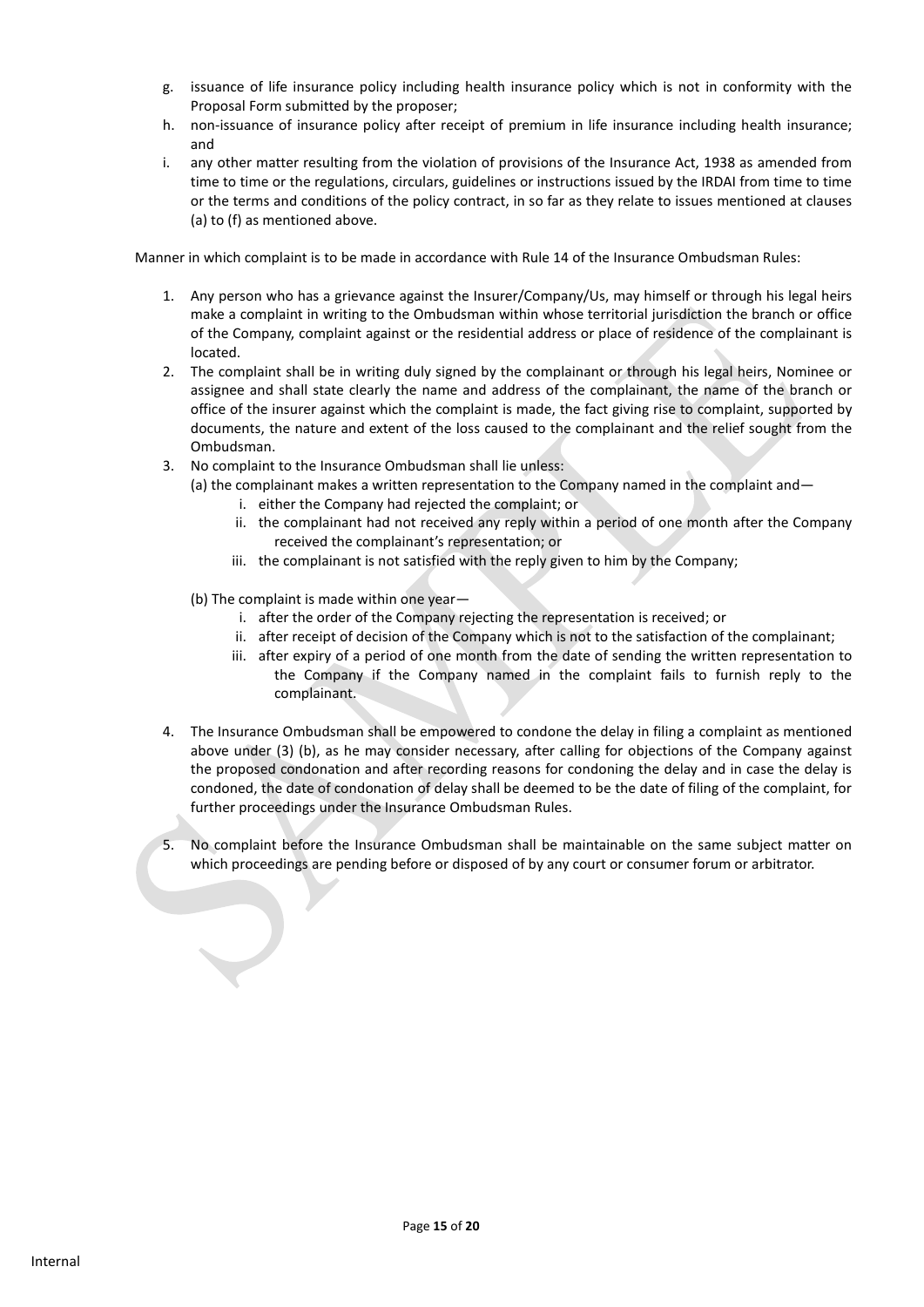# **The list of the Ombudsman with their addresses is given below:**

| Office of the Insurance Ombudsman,                                        | Office of the Insurance Ombudsman,                                |
|---------------------------------------------------------------------------|-------------------------------------------------------------------|
| Jeevan Prakash Building, 6th floor,                                       | 2 <sup>nd</sup> Floor, Janak Vihar Complex,                       |
| Tilak Marg, Relief Road,                                                  | 6, Malviya Nagar, Opp. Airtel Office, Near New Market,            |
| AHMEDABAD-380 001.                                                        | BHOPAL-462 003.                                                   |
| Tel.: 079-25501201/02/05/06                                               | Tel.:- 0755-2769201/9202                                          |
|                                                                           | Fax: 0755-2769203                                                 |
| Email: bimalokpal.ahmedabad@ecoi.co.in                                    | Email: bimalokpal.bhopal@ecoi.co.in                               |
| Office of the Insurance Ombudsman                                         | Office of the Insurance Ombudsman,                                |
| 62, Forest Park,                                                          | SCO No.101-103, 2nd Floor, Batra Building, Sector 17-D,           |
| BHUBANESHWAR-751 009.                                                     | CHANDIGARH-160 017.                                               |
| Tel.: 0674-2596455/2596461                                                | Tel.: 0172-2706196/2706468                                        |
| Fax: 0674-2596429                                                         | Fax: 0172-2708274                                                 |
| Email: bimalokpal.bhubaneswar@ecoi.co.in                                  | Email: bimalokpal.chandigarh@ecoi.co.in                           |
| Office of the Insurance Ombudsman,                                        | Office of the Insurance Ombudsman,                                |
| Fathima Akhtar Court, 4 <sup>th</sup> Floor, 453 Anna Salai, Teynampet,   | 2/2 A, Universal Insurance Bldg., Asaf Ali Road,                  |
| <b>CHENNAI-600 018.</b>                                                   | <b>NEW DELHI-110 002.</b>                                         |
| Tel.: 044-24333668/24335284                                               | Tel.: 011-23239633 / 23237532                                     |
| Fax: 044-24333664                                                         | Fax: 011-23230858                                                 |
| Email: bimalokpal.chennai@ecoi.co.in                                      | Email: bimalokpal.delhi@ecoi.co.in                                |
| Office of the Insurance Ombudsman,                                        | Office of the Insurance Ombudsman,                                |
| Jeevan Nivesh, 5 <sup>th</sup> Floor, Nr. Panbazar over bridge, S.S.      | 6-2-46, 1 <sup>st</sup> Floor, "Moin Court", Lane Opp. Saleem     |
| Road,                                                                     | Function Palace, A. C. Guards,                                    |
| <b>GUWAHATI-781 001 (ASSAM).</b>                                          | Lakdi-Ka-Pool,                                                    |
| Tel.: 0361-2132204/05                                                     | HYDERABAD-500 004.                                                |
|                                                                           | Tel.: 040-65504123/23312122                                       |
| Email: bimalokpal.guwahati@ecoi.co.in                                     | Fax: 040-23376599                                                 |
|                                                                           | Email: bimalokpal.hyderabad@ecoi.co.in                            |
|                                                                           |                                                                   |
|                                                                           |                                                                   |
| Office of the Insurance Ombudsman,                                        | Office of the Insurance Ombudsman,                                |
| 2nd Floor, Pulinat Bldg., Opp. Cochin Shipyard, M.G. Road,                | Hindustan Building, Annexe, 4 <sup>th</sup> Floor, 4, C.R.Avenue, |
| ERNAKULAM-682 015.                                                        | <b>KOLKATA - 700072</b>                                           |
| Tel: 0484-2358759/2359338<br>Fax.: 0484-2359336                           | Tel: 033-22124339/22124340                                        |
|                                                                           | Fax: 22124341                                                     |
| Email: bimalokpal.ernakulam@ecoi.co.in                                    | Email: bimalokpal.kolkata@ecoi.co.in                              |
| Office of the Insurance Ombudsman,                                        | Office of the Insurance Ombudsman,                                |
| 6th Floor, Jeevan Bhawan, Phase-II,                                       | 3rd Floor, Jeevan Seva Annexe, S.V. Road, Santacruz(W),           |
| Nawal Kishore Road, Hazratganj,                                           | MUMBAI-400 054.                                                   |
| <b>LUCKNOW-226 001.</b>                                                   | Tel: 022-26106960/26106552                                        |
| Tel: 0522 -2231331/2231330                                                | Fax: 022-26106052                                                 |
| Fax: 0522-2231310                                                         | Email: bimalokpal.mumbai@ecoi.co.in                               |
| Email: bimalokpal.lucknow@ecoi.co.in                                      |                                                                   |
| Office of the Insurance Ombudsman,                                        | Office of the Insurance Ombudsman,                                |
| Gr. Floor, Jeevan Nidhi - II, Bhawani Singh Marg,                         | 3rd Floor, Jeevan Darshan, C.T.S. Nos. 195 to 198,                |
| JAIPUR - 302005.                                                          | N.C. Kelkar Road, Narayan Peth                                    |
| Tel: 0141-2740363                                                         | <b>PUNE - 411030.</b>                                             |
| Email: Bimalokpal.jaipur@ecoi.co.in                                       | Tel: 020-41312555                                                 |
|                                                                           | Email: bimalokpal.pune@ecoi.co.in                                 |
| Office of the Insurance Ombudsman,                                        | Office of the Insurance Ombudsman,                                |
| Jeevan Soudha Building,                                                   | Bhagwan Sahai Palace, 4 <sup>th</sup> Floor, Main Road            |
| PID No. 57-27-N-19                                                        | Naya Bans, Sector 15, Distt: Gautam Buddh Nagar                   |
| Ground Floor, 19/19, 24th Main Road,                                      | NOIDA - 201301.                                                   |
| JP Nagar, 1st Phase,                                                      | Tel: 0120-2514250/52/53                                           |
| <b>BENGALURU - 560 078.</b>                                               | Email: bimalokpal.noida@ecoi.co.in                                |
| Tel.: 080 - 26652048 / 26652049<br>Email: bimalokpal.bengaluru@ecoi.co.in |                                                                   |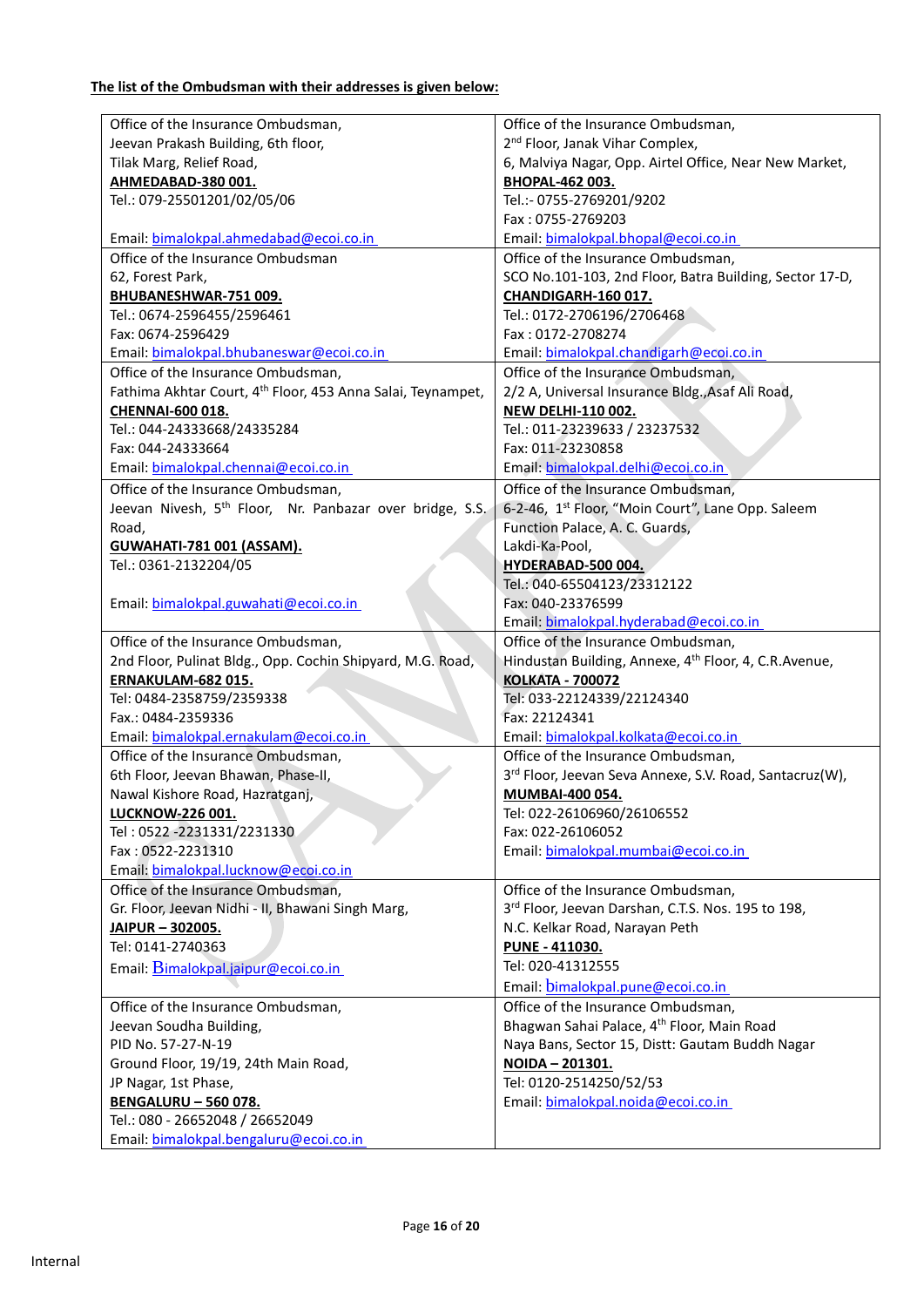Office of the Insurance Ombudsman, 1st Floor, Kalpana Arcade Building, Bazar Samiti Road, Bahadurpur, **PATNA – 800006** Tel No: 0612-2680952 Email id : [bimalokpal.patna@ecoi.co.in](mailto:bimalokpal.patna@ecoi.co.in) 

**You may refer to the list of Ombudsman with their addresses on <http://ecoi.co.in/ombudsman.html>**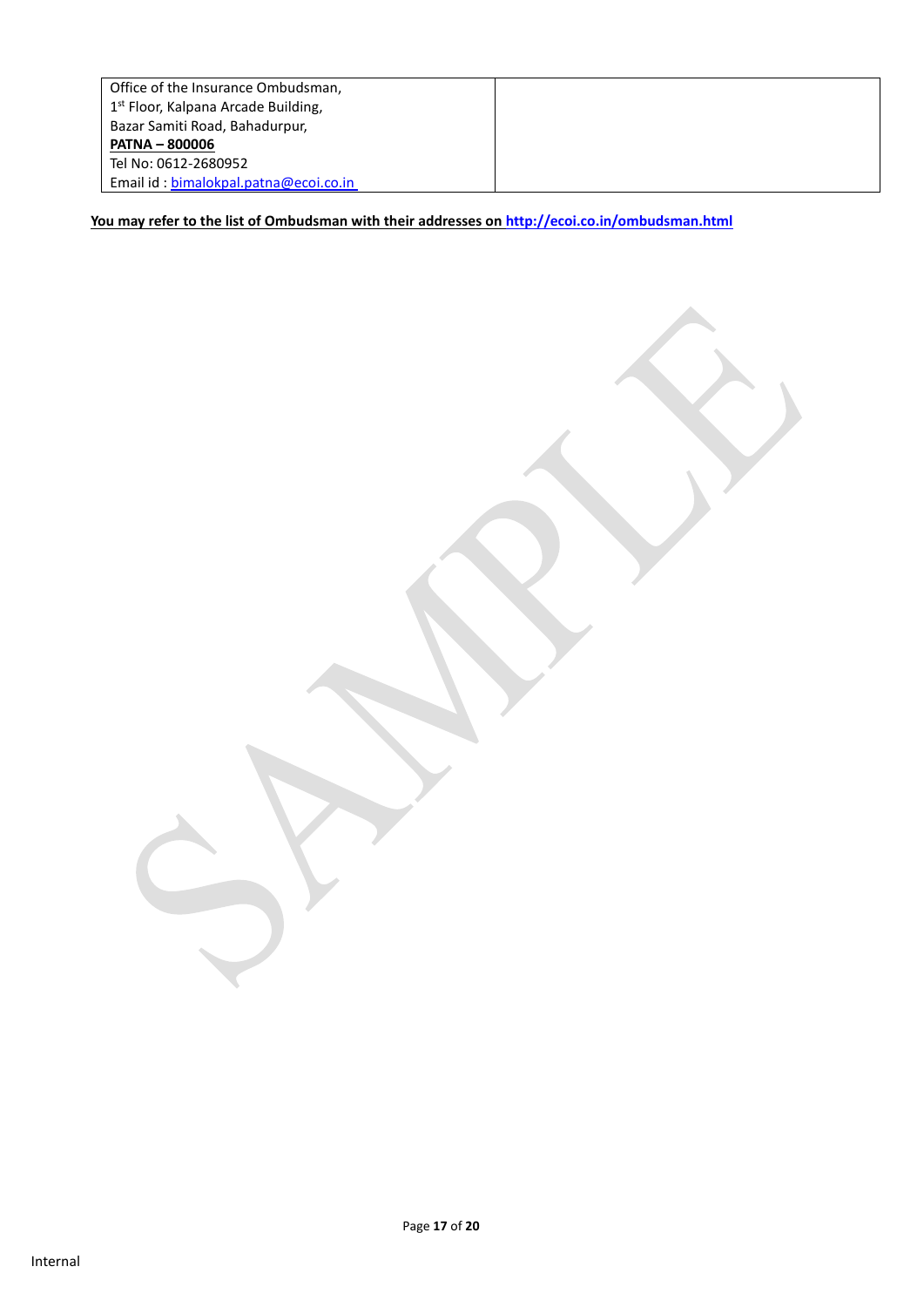#### **Section 39 - Nomination by policyholder**

Nomination of a life insurance Policy is as below in accordance with Section 39 of the Insurance Act, 1938 as amended from time to time. The extant provisions in this regard are as follows:

01. The policyholder of a life insurance on his own life may nominate a person or persons to whom money secured by the policy shall be paid in the event of his death.

02. Where the nominee is a minor, the policyholder may appoint any person to receive the money secured by the policy in the event of policyholder's death during the minority of the nominee. The manner of appointment to be laid down by the insurer. 03. Nomination can be made at any time before the maturity of the policy.

04. Nomination may be incorporated in the text of the policy itself or may be endorsed on the policy communicated to the insurer and can be registered by the insurer in the records relating to the policy.

05. Nomination can be cancelled or changed at any time before policy matures, by an endorsement or a further endorsement or a will as the case may be.

06. A notice in writing of Change or Cancellation of nomination must be delivered to the insurer for the insurer to be liable to such nominee. Otherwise, insurer will not be liable if a bonafide payment is made to the person named in the text of the policy or in the registered records of the insurer.

07. Fee to be paid to the insurer for registering change or cancellation of a nomination can be specified by the Authority through Regulations.

08. On receipt of notice with fee, the insurer should grant a written acknowledgement to the policyholder of having registered a nomination or cancellation or change thereof.

09. A transfer or assignment made in accordance with Section 38 shall automatically cancel the nomination except in case of assignment to the insurer or other transferee or assignee for purpose of loan or against security or its reassignment after repayment. In such case, the nomination will not get cancelled to the extent of insurer's or transferee's or assignee's interest in the policy. The nomination will get revived on repayment of the loan.

10. The right of any creditor to be paid out of the proceeds of any policy of life insurance shall not be affected by the nomination.

11. In case of nomination by policyholder whose life is insured, if the nominees die before the policyholder, the proceeds are payable to policyholder or his heirs or legal representatives or holder of succession certificate.

12. In case nominee(s) survive the person whose life is insured, the amount secured by the policy shall be paid to such survivor(s).

13. Where the policyholder whose life is insured nominates his:

- a. parents or
- b. spouse or
- c. children or
- d. spouse and children
- e. or any of them

- the nominees are beneficially entitled to the amount payable by the insurer to the policyholder unless it is proved that policyholder could not have conferred such beneficial title on the nominee having regard to the nature of his title.

14. If nominee(s) die after the policyholder but before his share of the amount secured under the policy is paid, the share of the expired nominee(s) shall be payable to the heirs or legal representative of the nominee or holder of succession certificate of such nominee(s).

15. The provisions of sub-section 7 and 8 (13 and 14 above) shall apply to all policies maturing for payment on the commencement of The Insurance Act, 1938 as amended from time to time.

16. If policyholder dies after maturity but the proceeds and benefit of the policy has not been paid to him because of his death, his nominee(s) shall be entitled to the proceeds and benefit of the policy.

17. The provisions of this Section 39 are not applicable to any life insurance policy to which Section 6 of Married Women's Property Act, 1874 ('MWP Act') applies or has at any time applied except where, a nomination is made in favour of spouse or children or spouse and children whether or not on the face of the policy it is mentioned that it is made under Section 39. Where nomination is intended to be made to spouse or children or spouse and children under Section 6 of MWP Act, it should be specifically mentioned on the policy. In such a case only, the provisions of Section 39 will not apply.

*[Disclaimer: This is a simplified version of Section 39 of the Insurance Act, 1938 as amended from time to time. The Policyholders are advised to refer to The Insurance Act, 1938 as amended from time to time for complete and accurate details.]*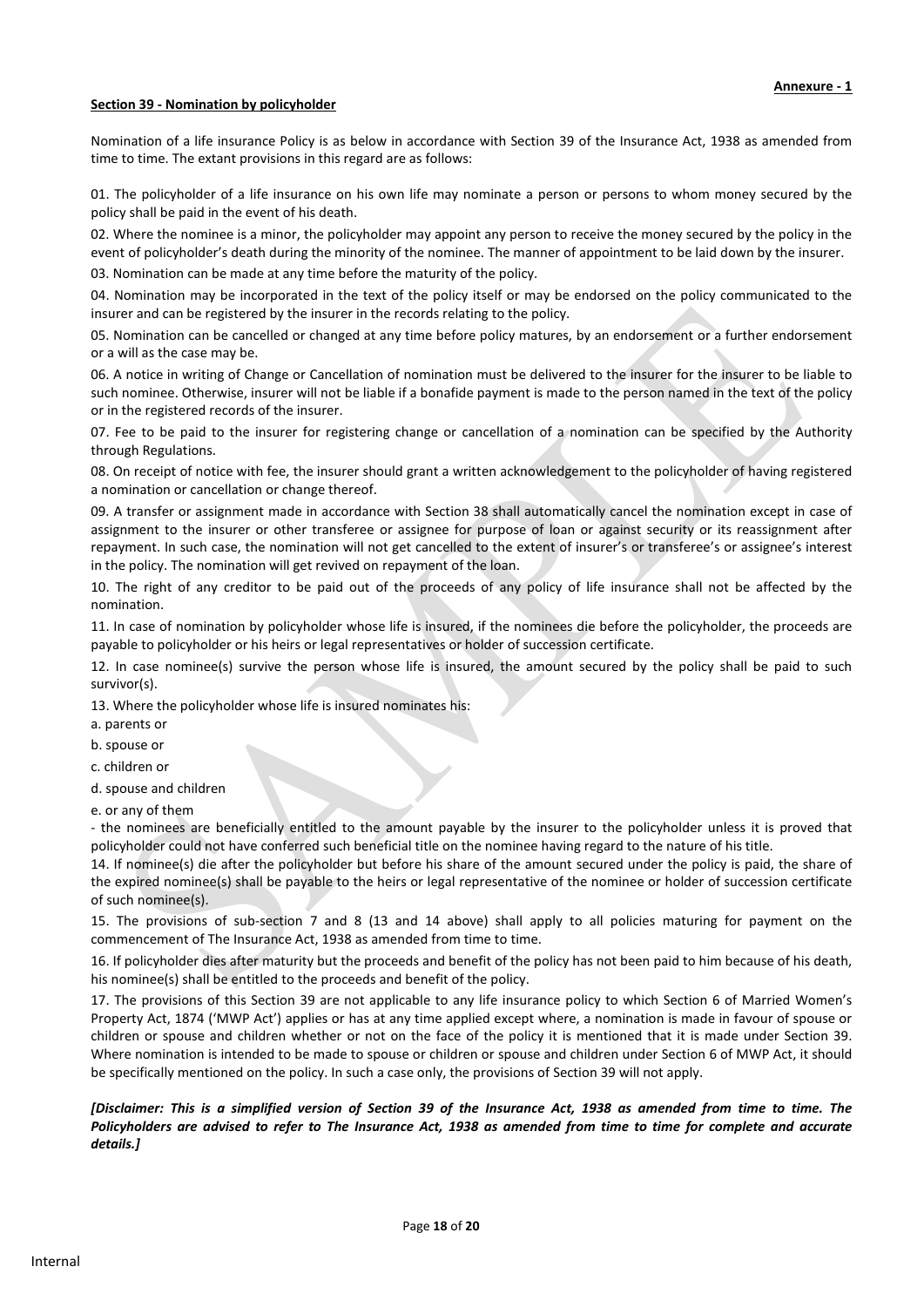#### **Section 38 - Assignment and Transfer of Insurance Policies**

Assignment or Transfer of a Policy should be in accordance with Section 38 of the Insurance Act, 1938 as amended from time to time. The extant provisions in this regard are as follows:

1. This policy may be transferred/assigned, wholly or in part, with or without consideration.

2. An Assignment may be effected in a policy by an endorsement upon the policy itself or by a separate instrument under notice to the Insurer.

3. The instrument of assignment should indicate the fact of transfer or assignment and the reasons for the assignment or transfer, antecedents of the assignee and terms on which assignment is made.

4. The assignment must be signed by the transferor or assignor or duly authorized agent and attested by at least one witness.

5. The transfer of assignment shall not be operative as against an insurer until a notice in writing of the transfer or assignment and either the said endorsement or instrument itself or copy there of certified to be correct by both transferor and transferee or their duly authorised agents have been delivered to the insurer.

6. Fee to be paid for assignment or transfer can be specified by the Authority through Regulations.

7. On receipt of notice with fee, the insurer should Grant a written acknowledgement of receipt of notice. Such notice shall be conclusive evidence against the insurer of duly receiving the notice.

8. If the insurer maintains one or more places of business, such notices shall be delivered only at the place where the policy is being serviced.

9. The insurer may accept or decline to act upon any transfer or assignment or endorsement, if it has sufficient reasons to believe that it is

a. not bonafide or

b. not in the interest of the policyholder or

- c. not in public interest or
- d. is for the purpose of trading of the insurance policy.

10. Before refusing to act upon endorsement, the Insurer should record the reasons in writing and communicate the same in writing to Policyholder within 30 days from the date of policyholder giving a notice of transfer or assignment.

11. In case of refusal to act upon the endorsement by the Insurer, any person aggrieved by the refusal may prefer a claim to IRDAI within 30 days of receipt of the refusal letter from the Insurer.

12. The priority of claims of persons interested in an insurance policy would depend on the date on which the notices of assignment or transfer is delivered to the insurer; where there are more than one instruments of transfer or assignment, the priority will depend on dates of delivery of such notices. Any dispute in this regard as to priority should be referred to Authority.

13. Every assignment or transfer shall be deemed to be absolute assignment or transfer and the assignee or transferee shall be deemed to be absolute assignee or transferee, except

a. where assignment or transfer is subject to terms and conditions of transfer or assignment; OR

b. where the transfer or assignment is made upon condition that

i. the proceeds under the policy shall become payable to policyholder or Nominee(s) in the event of assignee or transferee dying before the insured OR

ii. the insured surviving the term of the policy

Such conditional assignee will not be entitled to obtain a loan on policy or Surrender the policy. This provision will prevail notwithstanding any law or custom having force of law which is contrary to the above position.

14. In other cases, the insurer shall, subject to terms and conditions of assignment, recognize the transferee or assignee named in the notice as the absolute transferee or assignee and such person

a. shall be subject to all liabilities and equities to which the transferor or assignor was subject to at the date of transfer or assignment and

b. may institute any proceedings in relation to the policy

c. obtain loan under the policy or Surrender the policy without obtaining the consent of the transferor or assignor or making him a party to the proceedings

15. Any rights and remedies of an assignee or transferee of a life insurance policy under an assignment or transfer effected before commencement of the Insurance Laws (Amendment) Ordinance, 2014 shall not be affected by this section.

#### *[Disclaimer: This is a simplified version of Section 38 of the Insurance Act, 1938 as amended from time to time. The Policyholders are advised to refer to The Insurance Act, 1938 as amended from time to time for complete and accurate details.]*